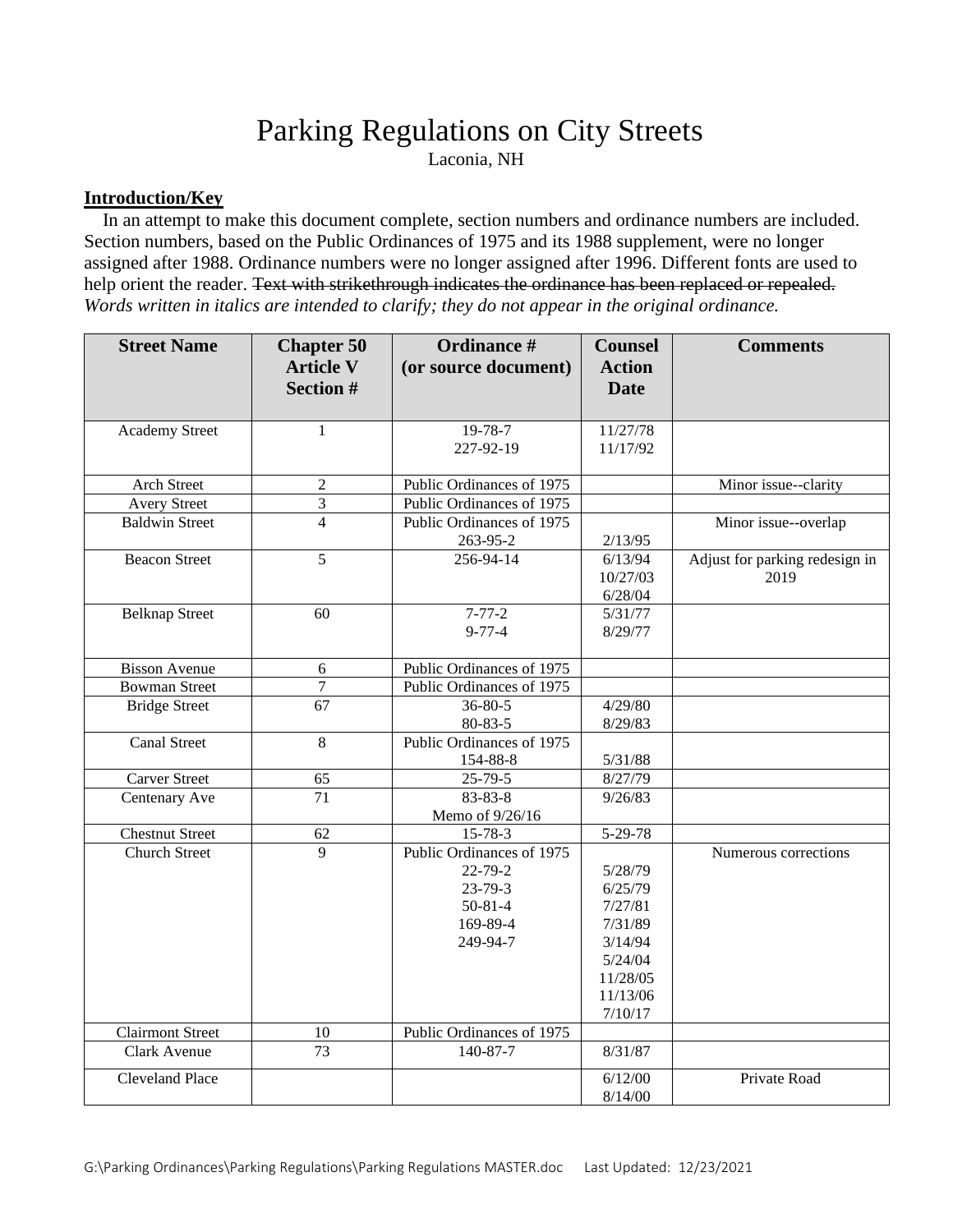| <b>Street Name</b>           | <b>Chapter 50</b><br><b>Article V</b> | Ordinance #<br>(or source document)          | <b>Counsel</b><br><b>Action</b> | <b>Comments</b>               |
|------------------------------|---------------------------------------|----------------------------------------------|---------------------------------|-------------------------------|
|                              | <b>Section #</b>                      |                                              | <b>Date</b>                     |                               |
| <b>Clinton Street</b>        | 11                                    | Public Ordinances of 1975                    |                                 |                               |
|                              |                                       | 217-92-9                                     | 7/13/92                         |                               |
|                              |                                       |                                              | 1/28/19                         |                               |
| <b>Cook Court</b>            | 12                                    | Public Ordinances of 1975                    |                                 |                               |
|                              |                                       | $71 - 82 - 10$                               | 10/25/82                        |                               |
| <b>Court Street</b>          | 13                                    |                                              | 3/26/18                         |                               |
| Daisy Gardner Road           |                                       |                                              | 4/8/19                          |                               |
| Davis Place                  | 15                                    | Public Ordinances of 1975                    |                                 | 15a(1) should be repealed     |
| Depot Street                 | 82<br>16                              | 256-94-14<br>Public Ordinances of 1975       | 6/13/94                         | See Veterans Square           |
| Dewey Street<br>Dixon Street | 68                                    | 45-80-14                                     | 10/27/80                        |                               |
| Doe Avenue                   | 17                                    | Public Ordinances of 1975                    |                                 |                               |
| <b>Elliott Street</b>        |                                       |                                              |                                 |                               |
| Elm Street                   | 18<br>19                              | Public Ordinances of 1975<br>$100 - 85 - 13$ | 2/25/85                         |                               |
|                              |                                       |                                              | 9/24/18                         | Numerous corrections          |
| Fair St                      | 77                                    | 160-88-14                                    | 8/29/88                         |                               |
| <b>Fairmont Street</b>       |                                       |                                              | 8/12/19                         |                               |
| Folsom Street                | 58                                    | $1 - 76 - 1$                                 | 2/23/76                         |                               |
|                              |                                       |                                              | 9/24/18                         |                               |
| Franklin Street              | 20                                    | 29-79-9                                      | 11/26/79                        |                               |
| Gale Avenue                  | 69                                    | 172-89-7                                     | 10/30/89                        |                               |
| Garfield Street              | 21                                    | 163-88-17                                    | 11/28/88                        |                               |
| Gilford Avenue               | 22                                    | Public Ordinances of 1975                    |                                 |                               |
|                              |                                       | $41 - 80 - 10$                               | 7/28/80                         |                               |
|                              |                                       | 95-84-9                                      | 1/26/84                         |                               |
|                              |                                       |                                              | 8/24/98                         |                               |
|                              |                                       |                                              | 9/14/98                         |                               |
| <b>Grove Street</b>          | 23                                    | Public Ordinances of 1975                    |                                 | Ordinance should be repealed. |
| <b>Hanover Street</b>        | 24                                    | Public Ordinances of 1975                    |                                 |                               |
| (aka Cross Street)           |                                       |                                              |                                 |                               |
| <b>Harrison Street</b>       | 25                                    | Public Ordinances of 1975                    |                                 |                               |
| <b>Harvard Street</b>        | 26                                    | Public Ordinances of 1975                    |                                 | Minor issue--building number  |
| <b>High Street</b>           | 27                                    | 263952                                       | 2/13/95                         |                               |
|                              |                                       |                                              | 9/10/01                         |                               |
|                              |                                       |                                              | 4/11/05                         |                               |
|                              |                                       |                                              | 5/14/18                         |                               |
| <b>Highland Street</b>       | 70                                    | 82-83-7                                      | 9/26/83                         |                               |
|                              |                                       |                                              | 8/9/10                          |                               |
| <b>Hill Street</b>           | 74                                    | 143-87-10                                    | 10/26/87                        |                               |
| <b>Howard Street</b>         | 28                                    |                                              |                                 |                               |
| Jackson Street               | 29                                    |                                              |                                 |                               |
| Jefferson Street             | 61                                    | $8 - 77 - 3$                                 | 8/29/77                         |                               |
| <b>Jewett Street</b>         | 30                                    | Public Ordinances of 1975                    |                                 |                               |
|                              |                                       |                                              |                                 |                               |
|                              |                                       |                                              |                                 |                               |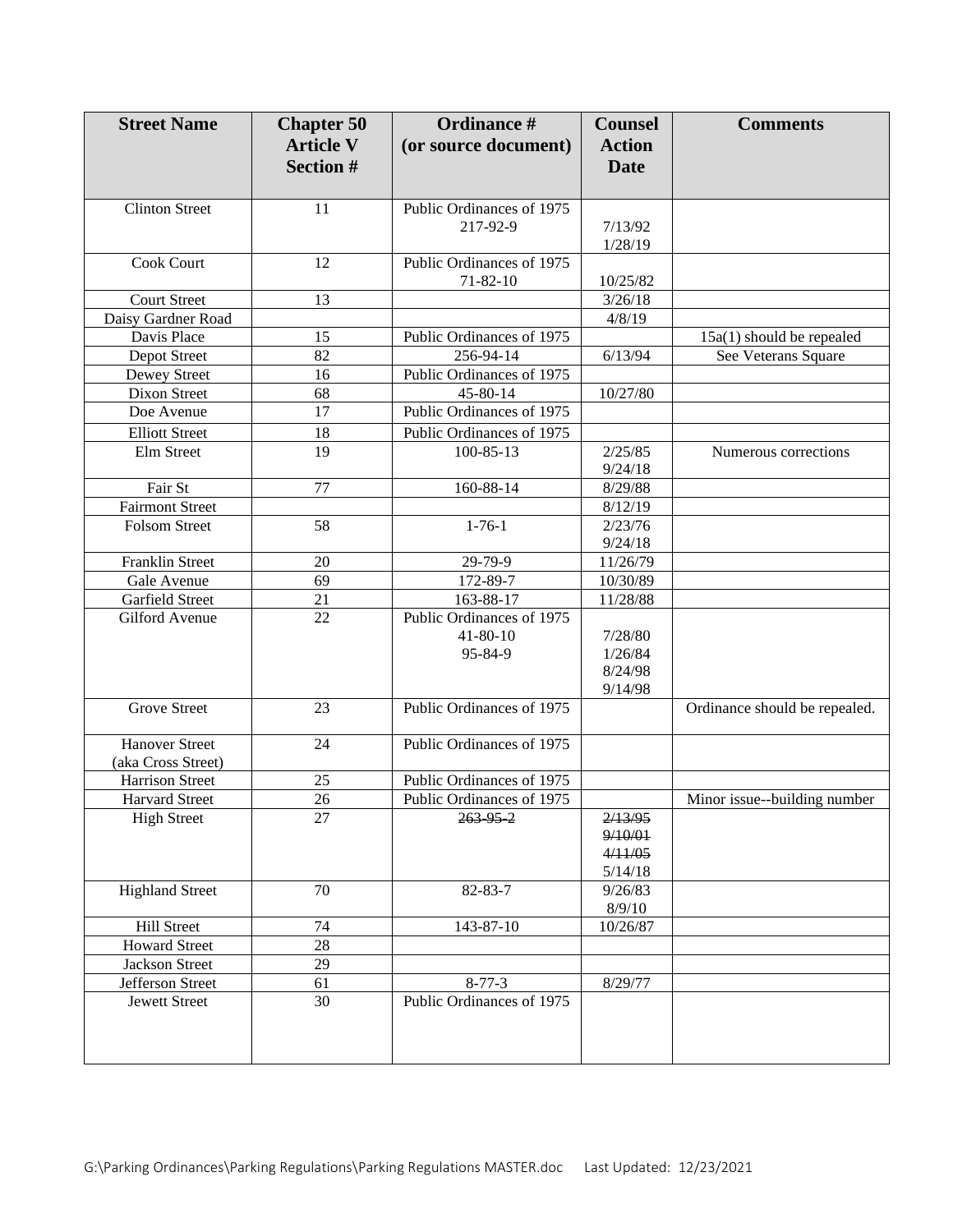| <b>Street Name</b>     | <b>Chapter 50</b> | Ordinance #               | <b>Counsel</b> | <b>Comments</b>                |
|------------------------|-------------------|---------------------------|----------------|--------------------------------|
|                        | <b>Article V</b>  | (or source document)      | <b>Action</b>  |                                |
|                        | <b>Section #</b>  |                           | <b>Date</b>    |                                |
|                        |                   |                           |                |                                |
| Lakeside Avenue        | 31                | Public Ordinances of 1975 |                | Adjust for parking redesign in |
| (Weirs Beach)          |                   | $50 - 81 - 4$             | 7/27/81        | 2016.                          |
|                        |                   | 167-89-22                 | 4/25/89        |                                |
|                        |                   | 168-89-3                  | 7/31/89        |                                |
|                        |                   | 13-92-5                   | 5/11/92        |                                |
|                        |                   |                           | 8/14/17        |                                |
| Lane Road              | 79                | 161-88-15                 | 8/29/88        |                                |
|                        |                   | 223-92-15                 | 10/13/92       |                                |
| <b>Laurel Street</b>   |                   |                           | 9/25/06        |                                |
| <b>Lawrence Street</b> | 32                | Public Ordinances of 1975 |                |                                |
| Lexington Drive        | 64                | $21 - 79 - 1$             | 2/26/79        |                                |
|                        |                   | $24 - 79 - 4$             | 7/30/79        |                                |
|                        |                   | 183-90-9                  | 9/24/90        |                                |
|                        |                   |                           | 2/11/02        |                                |
| <b>Lindsay Court</b>   | 33                | Public Ordinances of 1975 |                |                                |
| Lougee Court           | 66                | 31-79-11                  | 12/17/79       |                                |
| Lucerne Avenue         | 75                | 148-88-2                  | 3/28/88        |                                |
| <b>Lyford Street</b>   | 34                | Public Ordinances of 1975 |                |                                |
| <b>Lyman Street</b>    | 35                | Public Ordinances of 1975 |                |                                |
| Main Street            | 36                | 193 91 4                  | 6/14/91        | Multiple minor issues          |
|                        |                   | 225 92 17                 | 10/13/92       |                                |
|                        |                   | 256-94-14                 | 6/24/94        |                                |
|                        |                   |                           | 6/10/02        |                                |
|                        |                   |                           | 10/9/12        |                                |
|                        |                   |                           | 10/22/12       |                                |
| McGrath Street         | 37                |                           | 10/25/04       |                                |
| Mechanic Street        |                   |                           | 1/23/17        |                                |
| Merrimack Street       |                   |                           | 9/14/98        |                                |
| <b>Messer Street</b>   | 38                |                           | 3/26/01        |                                |
|                        |                   |                           | 6/14/10        |                                |
| Mile Hill Road         |                   | 19-78-7                   | 11/28/78       | See Academy Street 1a(2)       |
| <b>Moulton Street</b>  | 63                | $20 - 78 - 8$             | 12/26/78       | Ordinance 20-78-8 is unclear   |
|                        |                   |                           | 9/12/16        | since the entrance from Union  |
|                        |                   |                           |                | Ave. was moved.                |
| New Salem Street       | 39                | Public Ordinances of 1975 |                |                                |
|                        |                   |                           | 3/8/99         |                                |
|                        |                   |                           | 6/9/14         |                                |
| Oak Street             | 40                | Public Ordinances of 1975 |                |                                |
| Olive Place            | 59                | $7 - 77 - 2$              | 5/31/77        |                                |
| <b>Opechee Street</b>  | 41                | Public Ordinances of 1975 |                |                                |
|                        |                   | 221-92-13                 | 8/17/92        |                                |
| <b>Parking Lots</b>    | 42                | 173-89-8                  | 11/27/89       | 18 spaces are leased out       |
|                        |                   | 224-92-16                 | 10/13/92       |                                |
|                        |                   | 268-95-7                  | 6/26/95        |                                |
|                        |                   |                           | 12/23/13       |                                |
|                        |                   |                           | 11/29/21       |                                |
| Pearl Street           | 78                | 160-88-14                 | 8/29/88        |                                |
|                        |                   | 162-88-16                 | 11/28/88       |                                |
| Pendleton Road         | 80                | 288-92-20                 | 11/17/92       |                                |
| Pine Street            | 43                | Public Ordinances of 1975 |                |                                |
|                        |                   |                           |                |                                |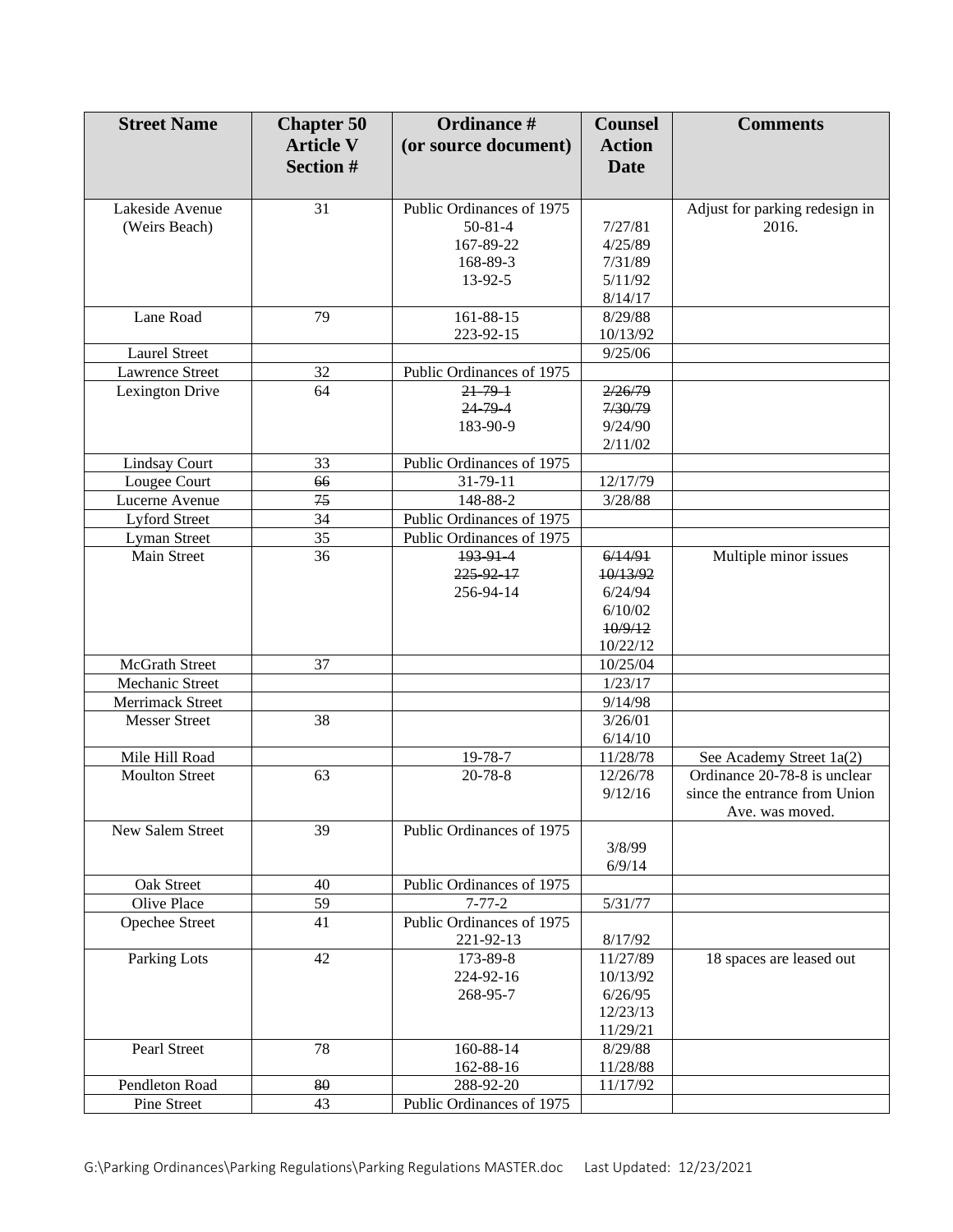| <b>Street Name</b>       | <b>Chapter 50</b> | Ordinance #               | <b>Counsel</b> | <b>Comments</b>                 |
|--------------------------|-------------------|---------------------------|----------------|---------------------------------|
|                          | <b>Article V</b>  | (or source document)      | <b>Action</b>  |                                 |
|                          | <b>Section #</b>  |                           | <b>Date</b>    |                                 |
|                          |                   |                           |                |                                 |
| <b>Pleasant Street</b>   | 44                | $190.91 - 1$              | 1/15/91        | The ordinance of 9/24/18 refers |
|                          |                   | 256-94-14                 | 6/13/94        | to a house number that does not |
|                          |                   |                           | 3/8/99         | exist. The ordinance of 3/8/99  |
|                          |                   |                           | 1/26/09        | is listed under New Salem St.   |
|                          |                   |                           | 9/24/18        |                                 |
|                          |                   |                           |                |                                 |
| Provencal Road           |                   |                           | 11/13/18       |                                 |
| <b>River Street</b>      | 45                | Public Ordinances of 1975 |                |                                 |
|                          |                   |                           | 11/13/06       |                                 |
| Rowe Court               | 46                | Public Ordinances of 1975 |                | Numerous corrections            |
| <b>Strafford Street</b>  | 47                | Public Ordinances of 1975 |                |                                 |
| <b>Summer Street</b>     | 48                | Public Ordinances of 1975 | 8/26/13        |                                 |
| Summit Avenue            | 72                | $96 - 84 - 10$            | 11/26/84       |                                 |
|                          |                   | 131-86-16                 | 10/27/86       |                                 |
|                          |                   | 172-89-7                  | 10/30/89       |                                 |
|                          |                   |                           | 10/9/07        |                                 |
| <b>Tower Street</b>      | 49                | Public Ordinances of 1975 |                |                                 |
| (Weirs Beach)            |                   |                           | 6/14/21        |                                 |
|                          |                   |                           |                |                                 |
| <b>Tyler Street</b>      | 50                | Public Ordinances of 1975 |                |                                 |
| <b>Union Avenue</b>      | 51                | Public Ordinances of 1975 |                | Numerous corrections            |
|                          |                   | 188-90-14                 | 11/26/90       |                                 |
|                          |                   |                           | 8/24/98        |                                 |
|                          |                   |                           | 5/10/04        |                                 |
|                          |                   |                           | 9/25/06        |                                 |
|                          |                   |                           | 9/14/20        |                                 |
| Veterans Square          | 52                | Public Ordinances of 1975 |                | Numerous corrections            |
|                          |                   | $26 - 79 - 6$             | 9/24/79        | See Depot Street                |
| <b>Warner Street</b>     | 76                | 158-88-12                 | 8/1/88         |                                 |
| <b>Warren Street</b>     |                   |                           | 11/23/98       |                                 |
|                          |                   |                           | 11/08/99       |                                 |
|                          |                   |                           | 2/13/17        |                                 |
| <b>Washington Street</b> | 53                | Public Ordinances of 1975 |                |                                 |
| Water Street             | 54                | Public Ordinances of 1975 |                | Minor issue                     |
| <b>Weeks Street</b>      | 81                | 274-95-13                 | 8/28/95        |                                 |
| Wentworth Cove Road      | 55                | Public Ordinances of 1975 |                |                                 |
| West Street              | 56                | Public Ordinances of 1975 |                |                                 |
| Winter Street            | 57                | Public Ordinances of 1975 |                |                                 |
|                          |                   | 193-91-4                  | 6/14/91        |                                 |
|                          |                   | 259-94-17                 | 10/31/94       |                                 |
|                          |                   |                           | 7/28/03        |                                 |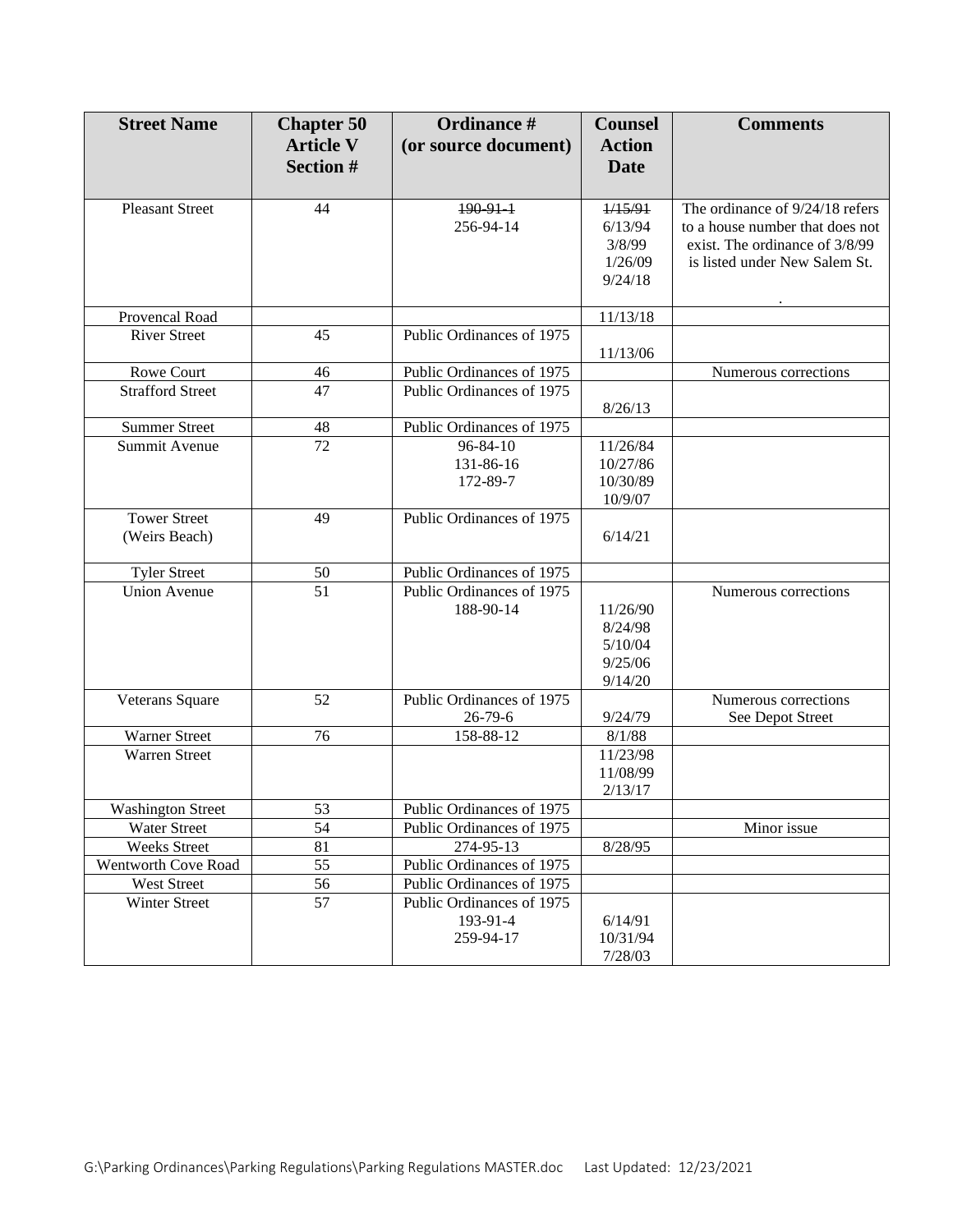#### **Academy Street - Section 1**

#### a. No Parking:

(1) The even numbered side from Court Street to Hoyt Court.

(2) Both Sides from Beech Street to Mile Hill Road for a distance of 300 Feet (Ordinance 19-78-7 of 11/27/78)

(3) There shall be no parking on the easterly side of Academy Street between Webster Street and Lincoln Street (Ordinance 227-92-19 of 11/17/92)

(4) The odd number side . . . from Court Street to the northern leg of Academy Square.  $(4/12/21)$ 

#### **Arch Street - Section 2**

a. Two Hour:

(1) The odd numbered side from Union Avenue to River Street with the exception of the forty-eight (48) feet from the corner of Union Avenue.

b. No Parking:

(1) The even numbered side from Union Avenue to River Street with the exception of the distance between a point twenty (20) feet from the corner of Union Avenue to a point at the westerly corner of apartment building numbered 10 and 12.

(2) The odd numbered side, forty-eight (48) feet from the corner of Union Avenue. (Public Ordinances of 1975)

#### **Avery Street - Section 3**

a. No Parking:

(1) The even numbered side from Baldwin Street to Dixon Street. (Public Ordinances of 1975)

#### **Baldwin Street – Section 4**

a. Two Hour:

(1) The even numbered side from Avery Street to Pine Street. (Public Ordinances of 1975)

- b. No Parking:
	- (1) The odd-numbered (westerly) side from Union Avenue to Pine Street.
	- (2) The even numbered (easterly) side from Union Avenue to 62 Baldwin Street. (Ordinance 263-95-2 of 2/13/95).

#### **Belknap Street – Section 60**

a. No Parking:

(1) The even-numbered side for a distance of one hundred (100) feet southerly from the intersection of Oak Street. (Ordinance 7-77-2 of 5/31/77)

(2) The even-numbered side for a distance of one hundred (100) feet northerly from the intersection of Oak Street. (Ordinance 9-77-4 of 8/29/77)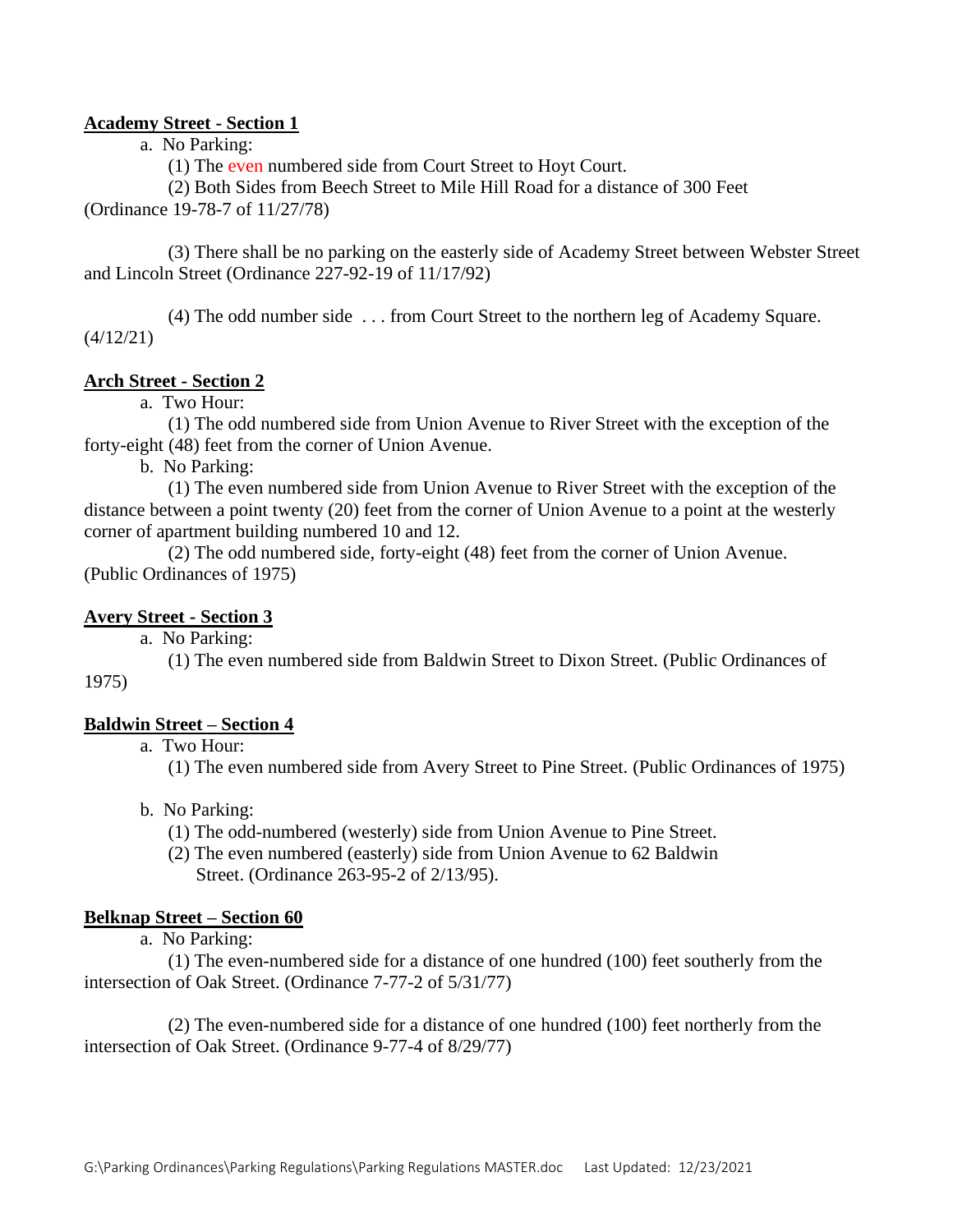#### **Bisson Avenue – Section 6**

a. No Parking:

(1) On the easterly side of Bisson Avenue from Strafford Street to Messer Street. (Public Ordinances of 1975)

## **Bowman Street – Section 7**

a. No Parking:

(1) The even numbered side. (Public Ordinances of 1975)

#### **Bridge Street – Section 67**

a. No Parking:

(1) Both sides of the street. (Ordinance 36-80-5 of 4/29/80; amended by Ordinance 80-83-5 of 8/29/83)

#### **Canal Street – Section 8**

a. One-way:

(1) Motor vehicles shall move in a northeasterly direction only. (Public Ordinances of 1975)

#### b. Two Hour:

(1) The odd numbered side from Main Street to Beacon Street East. (Ordinance 154-88-8 of 5/31/88)

# c. No Parking:

(1) The even numbered side.

(2) One parking space on the odd numbered side immediately in front of building numbered 17. (Public Ordinances of 1975)

#### **Carver Street – Section 65**

a. No Parking:

(1) Within the last twenty (20) feet of the highway layout. (Ordinance 25-79-5 of 8/27/79)

#### **Centenary Avenue – Section 71**

a. No Parking:

(1) The even-numbered side. (Ordinance 83-83-8 of 9/26/83)

"Anecdotal evidence supports the fact that Centenary Ave. is already no parking on both sides . . . There was no public opposition at the meeting to making both sides No Parking." (Government Operations and Ordinances Committee memo of 9/26/16)

#### **Chestnut Street – Section 62**

a. No Parking:

(1) The even-numbered side. (Ordinance 15-78-3 of 5/29/78)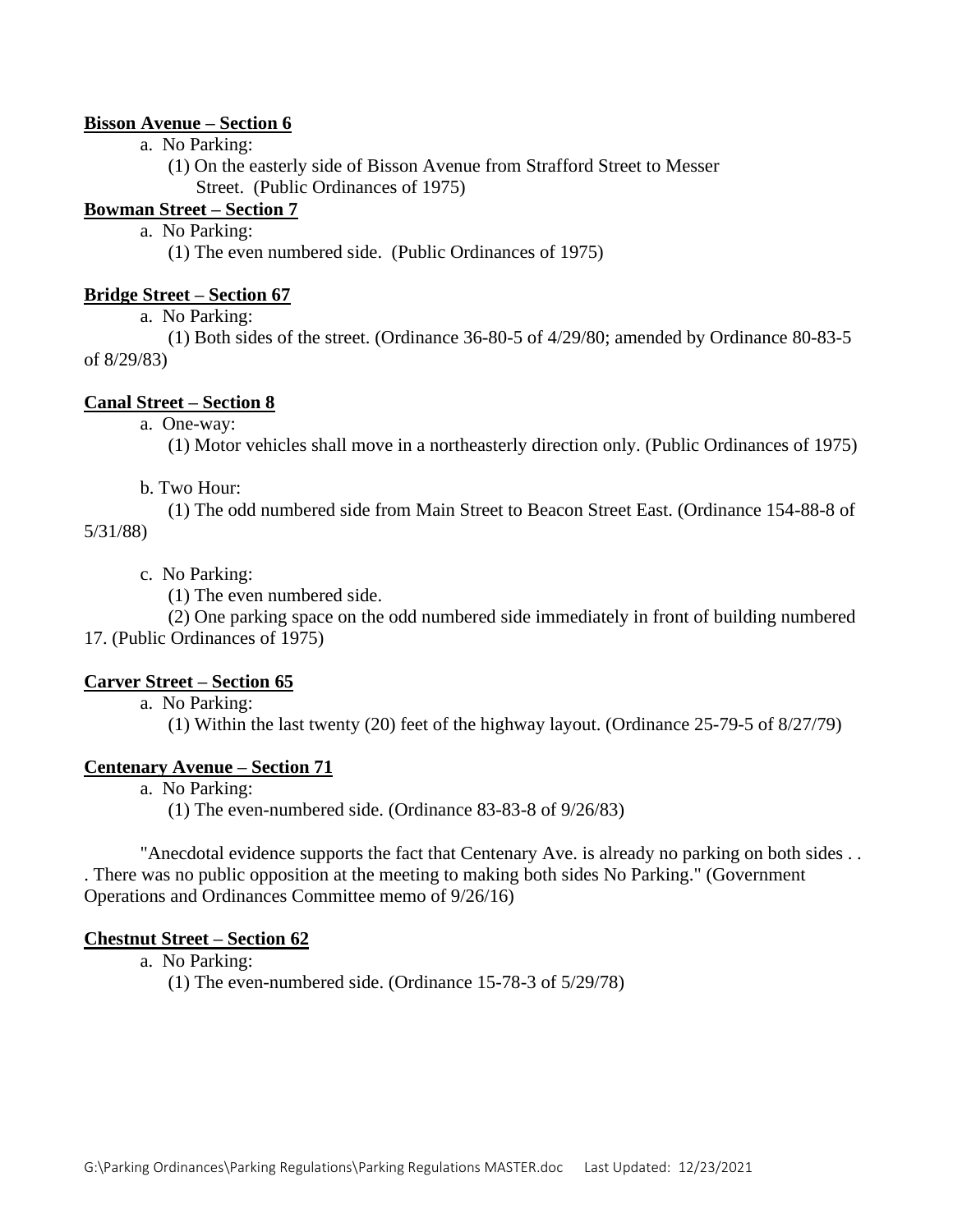## **Church Street – Section 9**

b. One Hour:

(1) The odd numbered side in front of buildings numbered 65-71.

(2) The even numbered side from Howard Street to Davis Place except the designated bus stop. (Public Ordinance of 1975)

#### c. Two Hour

(1) From the river on the southerly side of Church Street past building 65 to the no parking zone (Ordinance 169-89-4 of 7/31/89)

## d. No Parking

(1) The even numbered side from Main Street to Howard Street except where designated by painted parking spaces

(2) The odd numbered side from main Street to River Street except where designated by painted parking spaces (Ordinance 50-81-4 of 7/27/81)

(3) The odd numbered side of Church Street from Normandin Square west to the utility pole marked PSNH 20/15. (Ordinance 249-94-7 of 3/14/94)

#### e. Turning Movements

(1) When proceeding west on Church Street at the intersection of North Main Street, all vehicles in the right-turn lane must turn right (Ordinance 22-79-2 of 5/28/79)

" . . .place a Handicapped parking space at the corner of Davis Place and the first parking place on Church St.." (5/24/04)

" . . . direct the Public Works Department to remove the white lines on the north side of Church Street and install No Parking signs on that side of the street and reposition them on the south side of the street in the spring to their specifications. The (t*wo-hour*) parking spaces will stop at the south side of Church Street at Simoneau-Paquette Funeral building." (11/28/05*)*

" . . . No Parking be designated on Church Street on the odd numbered side from the intersection of River Street, easterly, for a distance of 130 ft. to the first approved (and delineated) parking space. (11/13/06*) The language "to the first approved (and delineated) parking space" suggests that the ordinance of 11/28/05 was changed prior to the passage of this ordinance.* 

" . . .change the parking limits for three (3) located in front of the buildings numbered 65 through 71, on the odd numbered side of the street, from  $(1)$  hour to 15 minutes . . ."  $(7/10/17)$ 

## **Clairmont Street - Section 10**

- a. No Parking:
	- (1) On the odd numbered side.
- b. Two Hour:
	- (1) On the even numbered side. (Public Ordinances of 1975)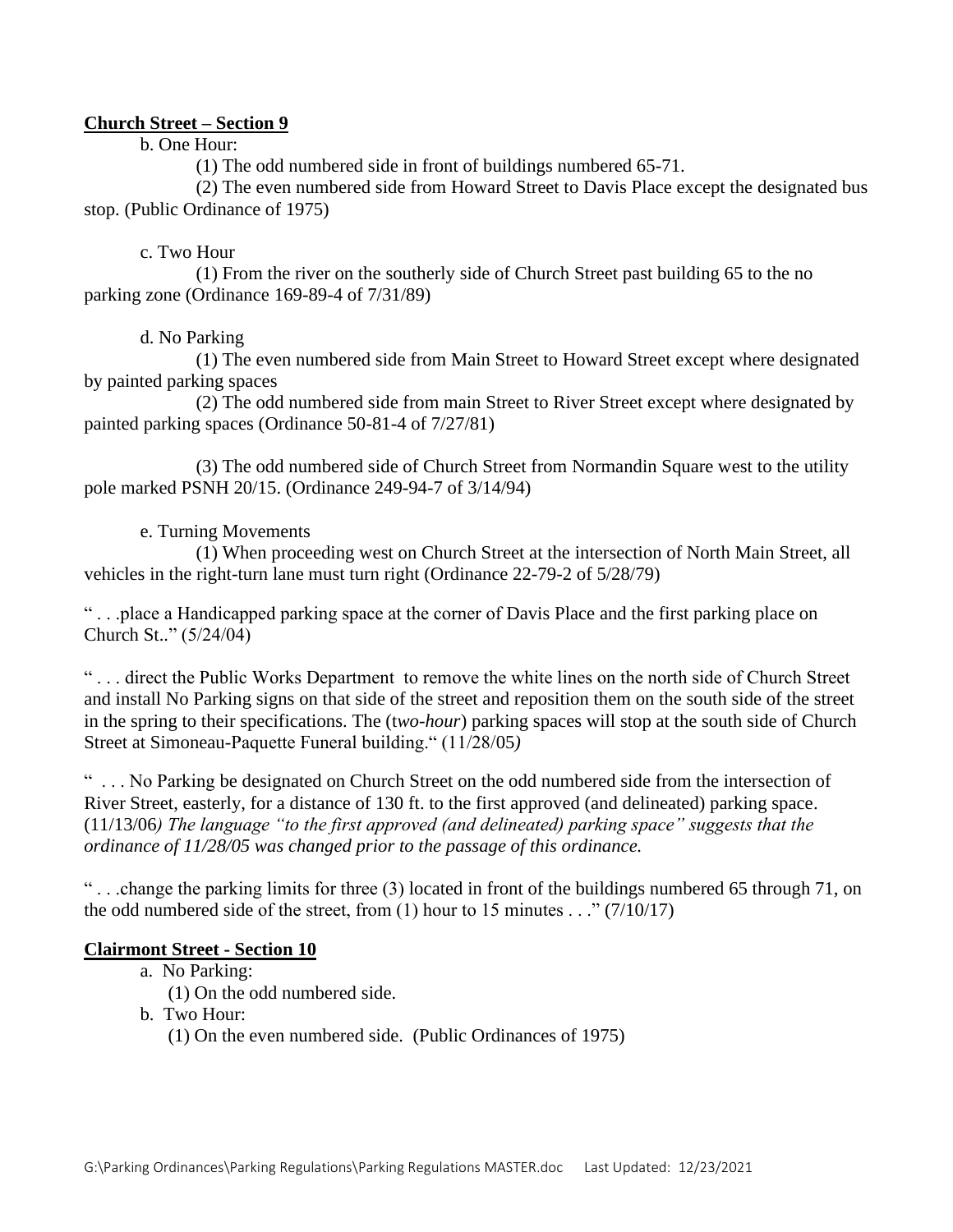#### **Clark Avenue – Section 73**

a. No Parking:

(1) On the odd numbered side from the intersection of Union Avenue a distance of 100 feet to a point designated by a sign

(2) On the even numbered side from the intersection of Union Avenue a distance of 100 feet to a point designated by a sign. (Ordinance 140-87-7 of 8/31/87)

#### **Cleveland Place**

"... ban parking on both sides of Cleveland Place from beginning to end." (6/12/00 and 8/14/00) *Cleveland Place is not an accepted street, therefore the City has no authority to establish parking regulations on it.*

## **Clinton Street - Section 11**

a. No Parking:

(1) On the odd numbered side, from the intersection of Union Avenue to the easterly corner of the post office building. (Public Ordinances of 1975) *The old post office was at 781 Union Avenue.*

(2) No Parking on the north side of Clinton Street from the west boundary of 88 Clinton Street to the east end of the intersection of Clinton and Prospect Streets. (5/13/19).

(3) No Parking zone on the right hand side (non guardrail) of Clinton street from the west boundary of 87 Clinton Street to the east end of the intersection of Clinton and Prospect Streets.  $(1/28/19)$ 

b. Loading Zone:

(1) There shall be a loading zone on the northeasterly side of the street, beginning at a point near to Union Avenue but sufficiently distant from the intersection so that use of the loading zone will not trip the intersection traffic light. The loading zone shall be the width of a parallel parking space and long enough to accommodate a tractor trailer truck. (Ordinance 217-92-9 of 7/13/92)

#### **Cook Court – Section 12**

a. No Parking:

(1) The even numbered side from Court Street to the end of Cook Court. (Public Ordinances of 1975)

(2) The odd-numbered side from Court Street to Monroe Street. (Ordinance 71-82-10 of 10/25/82)

## **Court Street – Section 13**

a. No Parking:

(1) No Parking on Court Street on both the even-numbered and odd-numbered side from the Belmont town line to the intersection of Main Street. (3/27/2018)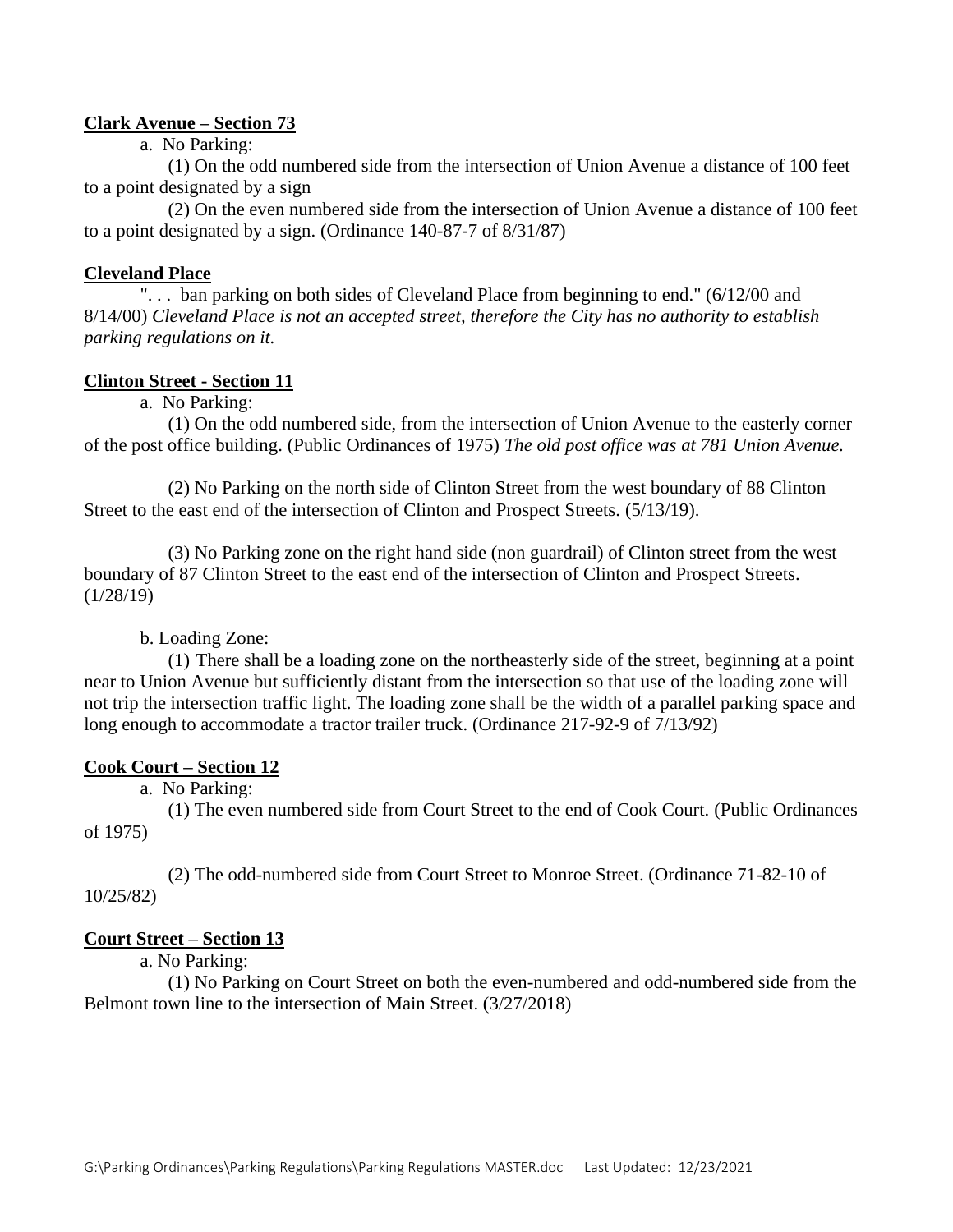# **Cross Street – Section 14**

a. No Turning:

(1) When proceeding north on Cross Street, right hand turns onto Fenton Avenue are hereby prohibited. (Public Ordinances of 1975)

# **Daisy Gardner Road**

a. No Parking:

(1) No parking on both sides of Daisy Gardner Road from its intersection with Meredith Center Road to its intersection with Leighton Avenue. (4/8/19)

## **Davis Place – Section 15**

a. One-way:

(1) Motor vehicles shall move in a north-westerly direction only along Davis Place as far as the northerly line of the lot on which the house numbered 38 is situated; the remaining portion of Davis Place shall be for two-way traffic.

b. Two Hour:

(1) The even numbered side.

c. No Parking:

(1) The odd numbered side to Hudson Street. (Public Ordinances of 1975)

#### **Dewey Street – Section 16**

a. No Parking:

(1) The odd numbered side.

(2) The even numbered side between the hours of 8:00 a.m. and 3:00 p.m. on days when the Laconia High School is in session. (Public Ordinances of 1975)

#### **Dixon Street – Section 68**

a. No Parking:

(1) The even-numbered side. (Ordinance 45-80-14 of 10/27/80)

#### **Doe Avenue -- Section 17**

a. No Parking:

(1) The even numbered side for a distance of two hundred (200) feet southwesterly from the intersection of Maple Street. (Public Ordinances of 1975)

## **Elliott Street – Section 18**

a. No Parking:

(1) On either side. (Public Ordinances of 1975)

#### **Elm Street – Section 19**

a. Three Hour:

(1) The odd-numbered side from the westerly side of Railroad Avenue, so-called, to the easterly sideline of Park Street.

(2) The even-numbered side from a point forty (40) feet easterly of the easterly abutment of Elm Street bridge, so-called, and running easterly a distance of two hundred ninety-seven (297) feet to a point designated by a sign. *(continued on the next page)*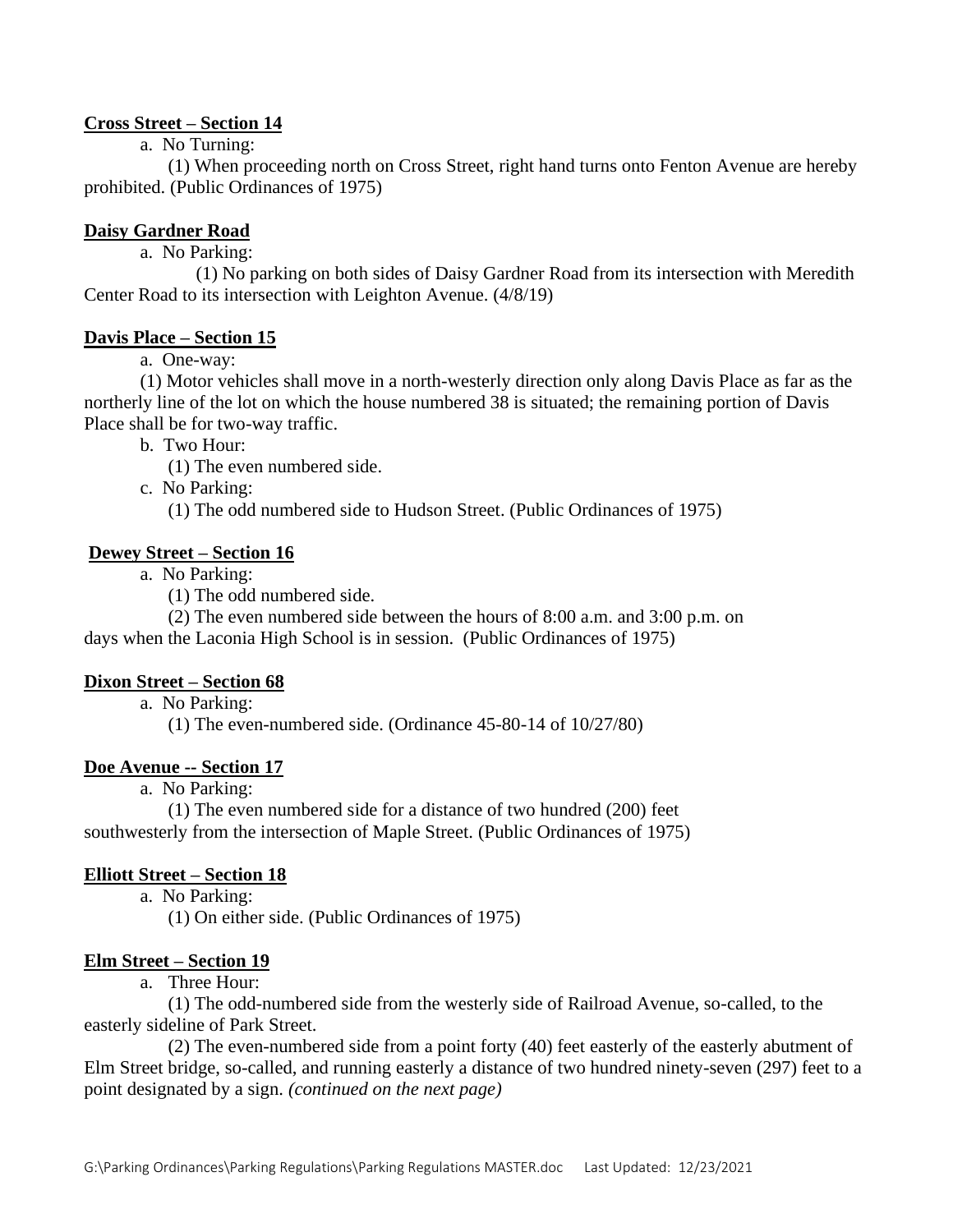b. No Parking:

(1) The even- numbered side from the westerly sideline of Union Avenue a distance of two hundred seventy (270) feet westerly to a point designated by a sign.

(2) The even numbered side from the abutment of Elm Street bridge, so-called, a distance of forty (40) feet easterly to a point designated by a sign.

(3) The odd-numbered side from the westerly sideline of Union Avenue to the westerly sideline of Railroad Avenue, so-called.

(4) The odd-numbered side from the westerly sideline of Park Street to Fore Street.

(5) Along either side of Elm Street bridge, so-called. (Ordinance 100-85-3 of 2/25/85)

# c. No Parking **between 1pm and 4 pm on Monday through Friday**:

(1) On the odd numbered side of Elm Street from Jefferson Street to the north boundary of 493 Elm Street.

(2) On the even numbered side of Elm Street from Jefferson Street to the intersection of Hickory Stick Lane. (9/24/18)

## **Fair Street – Section 77**

a. One-way:

(1) Motor vehicles shall move in a westerly direction only from Academy Street to Court Street. (Ordinance 160-88-14 of 8/29/88)

## **Fairmont Street**

" . . . designate.both sides of Fairmont Street between Elm Street and Belvidere Street a no parking area."  $(8/12/19)$ 

## **Folsom Street – Section 58**

a. No Parking:

(1) Both sides from the intersection of Pleasant Street thence in an easterly direction a distance of seventy-five (75) feet. (Ordinance 1-76-1 of 2/23/76)

## b. No Parking **between 1 pm and 4 pm on Monday through Friday**:

(1) On the odd numbered side of Folsom Street from the intersection of North Main Street to the intersection of Pleasant Street.

(2) On the even numbered side of Folsom Street from the intersection of North Main Street to the intersection of Pleasant Street. (9/24/18)

## **Franklin Street – Section 20**

*a. (1) repealed*

b. No Parking:

(1) Between Elm Street and Fairmont Street and/or the extension thereof. (Ordinance 29-79-9 of 11/26/79)

## **Gale Avenue – Section 69**

a. No Parking:

(1) From 9 pm to 6 am on both sides from Lake Winnisquam to the extension of the westerly side of Winnicooash Street. (Ordinance 48-81-2 of 6/29/81)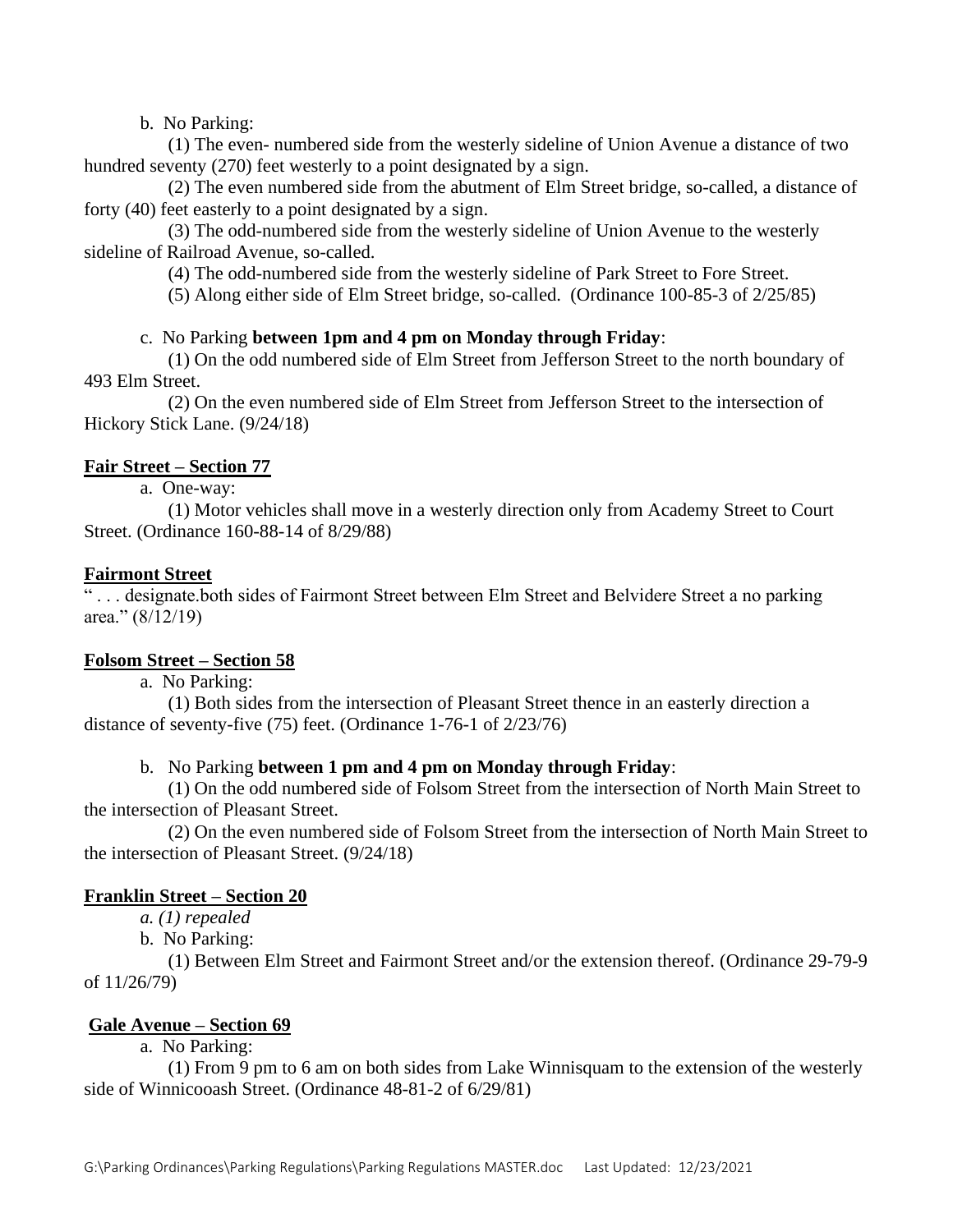## **Garfield Street – Section 21**

a. No Parking:

(1) The odd numbered side from Champlin Street southerly for a distance of one hundred (100) feet.

(2) The odd numbered side from Webster Street northerly for a distance of fifty (50) feet. b. 15 Minute:

(1) The odd numbered side from a point one hundred (100) feet southerly of the intersection of Champlin Street to a point fifty (50) feet northerly of the intersection of Webster Street. (Ordinance 163-88-17 of 11/28/88)

## **Gilford Avenue – Section 22**

a. Two Hour:

(1) The odd numbered side from Union Avenue to a point opposite the southwest corner of the Sacred Heart Parish parking lot. *The Sacred Heart Parish Campus is located at 291 Union Ave..*

b. No Parking:

(1) The even numbered side from Union Avenue to Morrill Street.

(2) The odd numbered side in front of the Sacred Heart Parish hall parking lot. (Public Ordinances of 1975)

(3) The odd-numbered side from Highland Street to the projected sideline of Gilman Street (Ordinance 41-80-10 of 7/28/80)

(4) The odd-numbered side for a distance of seventy five (75) feet westerly from the intersection of Brook Street to a point designated by a sign. (Ordinance 95-84-9 of 11/26/84)

c. 30 Minute:

(1) The south side in front of premises numbered 55 and known as Randlett's Market, between the hours of 8:00 a.m. and 9:00 p.m. daily. (Public Ordinances of 1975)

No Parking at all times on the odd side of Gilford Avenue between Union Avenue and Highland Street (8/24/98)

## **Grove Street – Section 23**

a. No Parking:

(1) From Union Avenue southeasterly a distance of one hundred (100) feet, both sides, except for the purpose of loading and unloading. *Note that Grove St. no longer intersects with Union Ave..* (Public Ordinances of 1975)

#### **Hanover Street – Section 24** *(also known as Cross Street)*

a. No Parking:

(1) Both sides of the street. (Public Ordinances of 1975)

#### **Harrison Street – Section 25**

a. No Parking:

(1) The odd numbered side from Union Avenue to Mechanic Street. (Public Ordinances of 1975)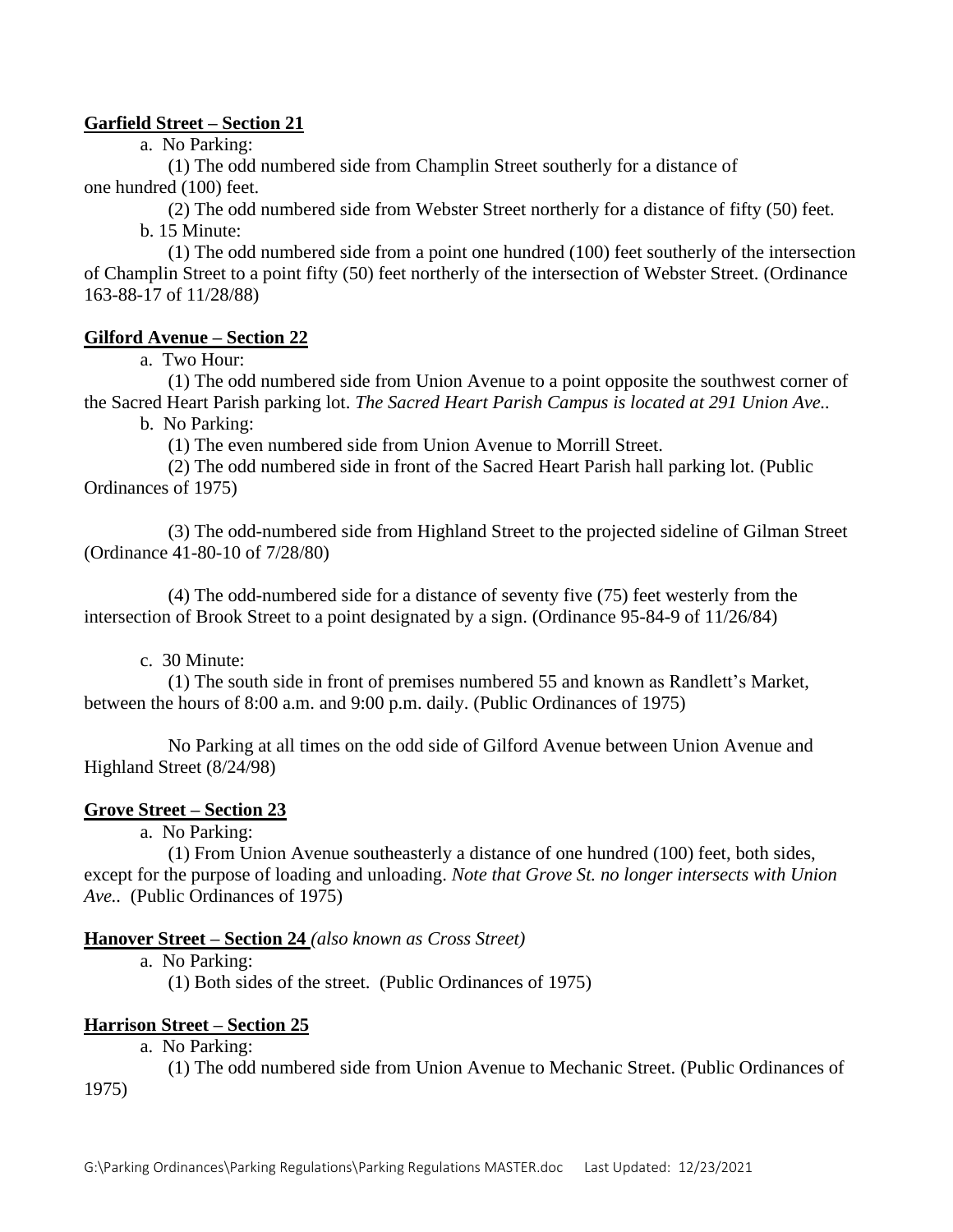## **Harvard Street – Section 26**

a. No Parking:

(1) The odd numbered side from Main Street to Pleasant Street.

(2) The even numbered side from Main Street to the northwesterly corner of lot on which is located building numbered 742 Main Street and known as Laconia Clinic. *The Laconia Clinic is located at 724 Main Street--not 742*. (Public Ordinances of 1975)

#### **High Street – Section 27**

a. No Parking:

(1) " . . . the odd and even numbered side of High Street be designated no parking from Union Ave. to Highland Street." (5/14/18)

#### **Highland Street – Section 70**

a. No Parking:

(1) The even-numbered side for a distance of one hundred (100) feet both northerly and southerly from the intersection of Winter Street. (Ordinance 82-83-7 of 9/26/83)

. . . no parking on Highland Street from Crescent Street to Gilford Ave on the odd numbered side  $(8/9/10)$ .

## **Hill Street – Section 74**

a. No Parking:

(1) Both sides from Clinton Street to Cole Street. (Ordinance 143-87-10 of 10/26/87)

#### **Howard Street – Section 28**

a. One-way:

(1) Motor vehicles shall move in an easterly direction only from the easterly side of Riverside Court for a distance of three hundred and ninety (390) feet. (Public Ordinances of 1975)

#### **Jackson Street -- Section 29**

a. One-way:

(1) Motor vehicles shall move in a southerly direction only from Clairmont

Street to Oak Street.

b. No Parking:

(1) The odd numbered side. (Public Ordinances of 1975)

#### **Jefferson Street – Section 61**

a. No Parking:

(1) The odd-numbered side for a distance of seventy-five (75) feet westerly from the intersection of North Street. (8-77-3 of 8/29/77)

## **Jewett Street – Section 30**

# a. Two Hour:

(1) The even numbered side. (Public Ordinances of 1975)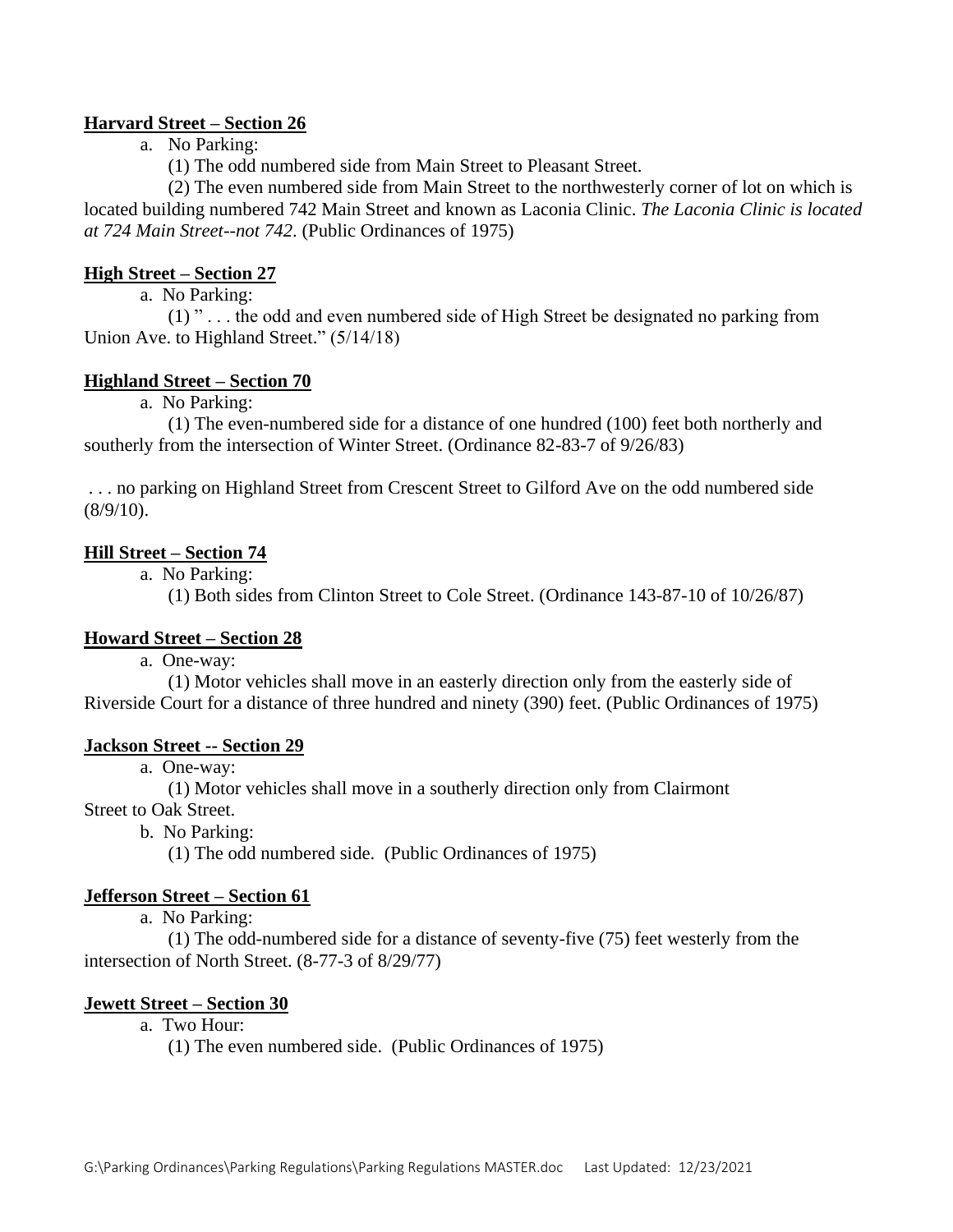#### **Lakeside Avenue – Section 31**

a. 15 Minute:

(1) One space directly in front of the door of the Weirs Beach Post Office.

(2) Two spaces immediately northerly of the intersection of New Hampshire

Avenue. (Public Ordinances of 1975)

(3) Two (2) spaces on the water side immediately southerly of the crosswalk to the ramp of the Mt. Washington for "Official Use Only." (Ordinance 168-89-3 of 7/31/89)

(4) One (1) space on the water side immediately northerly of the crosswalk of the Mt. Washington, embarking and disembarking only (Ordinance 167-89-2 of 4/25/89)

b. No Parking:

(1) Both sides from the intersection of Route 3 to Foster Avenue except where designated by painted parking spaces (Ordinance 50-81-4 of 7/27/81)

b. Handicapped Parking:

(1) Two (2) spaces on the water side immediately northerly of the embarking and disembarking space. (Ordinance 167-89-2 of 4/25/89*) This second section "b" was written as an amendment; it does not appear that it was intended to replace the preexisting section "b."*

c. Two Hour:

(1) Northerly from New Hampshire Avenue

d. Five Hour:

(1) Southerly from New Hampshire

e. The enforcement of two-hour and five-hour parking by use of parking meters shall commence on Memorial Day and cease on the third Monday of September. (Ordinance 213-92-5 of 5/11/92)

No parking on the east side of Lakeside Avenue from the south end of the building at 329-347 to the intersection of Lakeside Avenue with Centenary Avenue. (8/14/17).

#### **Lane Road – Section 79**

a. One-way

(1) Motor Vehicles shall move in a westerly direction only from Parade Road to Meredith Center Road *(deleted per Ordinance 223-92-15 of 10/13/92)*

a. Trucks:

(1) No through trucks shall be allowed to move over said road. (Ordinance 161-88-15 of 8/29/88)

#### **Laurel Street**

…establish 3 new (1 hour) parking spaces on Laurel St., (right hand side heading easterly), establish "One Way" traffic on Laurel St. when entering on the Union Ave. end, and establish "No Outlet" access onto Laurel St. (with signs) from Mechanic St.. (9/25/06)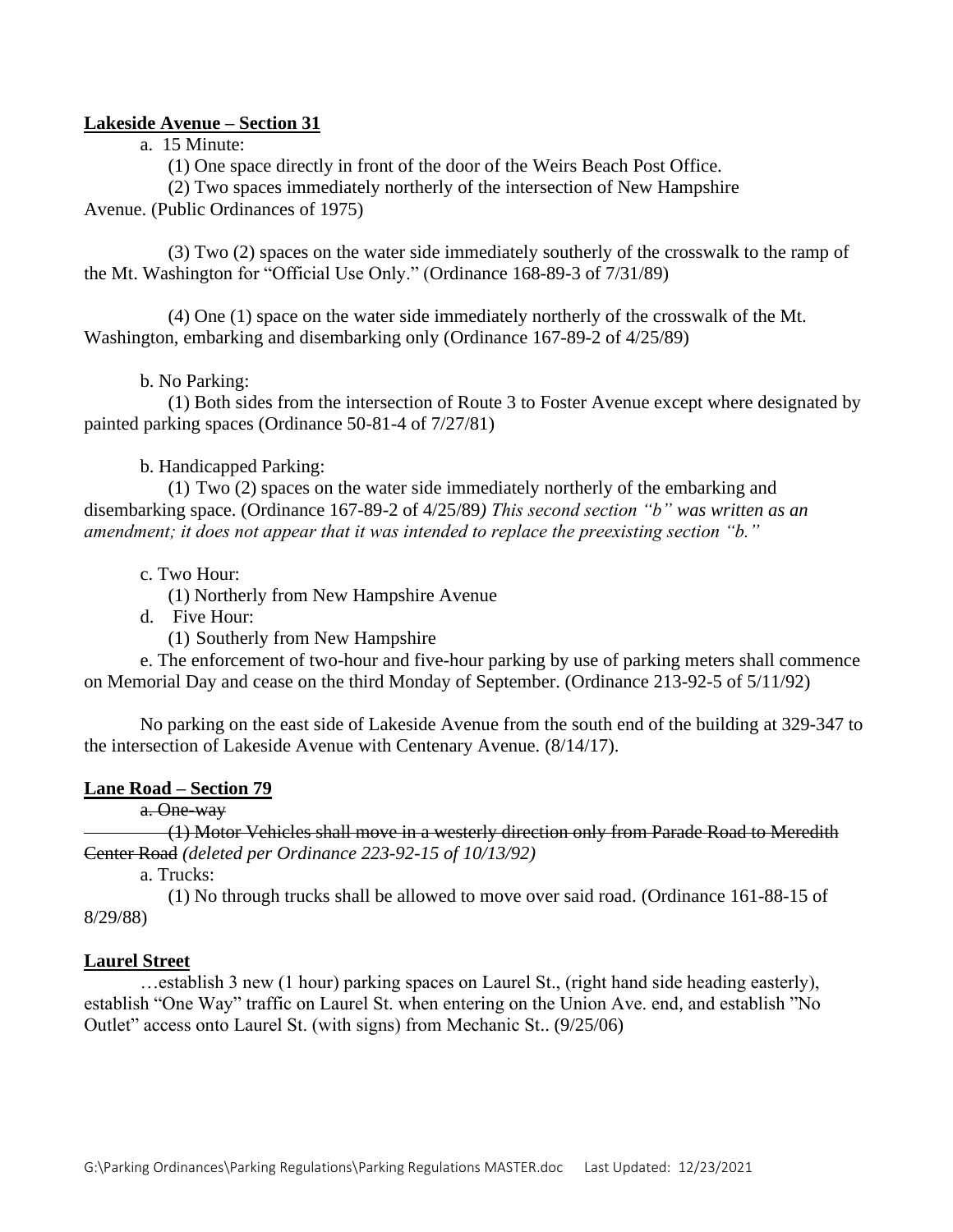## **Lawrence Street – Section 32**

a. No Parking:

(1) The odd numbered side. (Public Ordinances of 1975)

## **Lexington Drive – Section 64**

# a. No Turning:

(1) When proceeding on Lexington Drive, right- and left-hand turns onto Lynnwood Road are prohibited from 3:00 pm to 5:30 pm. (21-79-1 of 2/26/79 and 24-79-4 of 7/30/79*) (Repealed per Ordinance 183-90-9 of 9/24/90)*

. . . remove the DO NOT ENTER signs from Lynnwood Rd. at Lexington Dr. and Shore Dr. at Lexington Dr. and relocate them at Lexington Drive after Astro before Algonquin and Penny Lane that state DO NOT ENTER from 3:00 P.M. to 4:00 P.M. Monday-Friday. (2/11/02) *Astro is a division of NH Ball Bearings; its street address is 155 Lexington Avenue.*

#### **Lindsay Court – Section 33**

a. No Parking:

(1) On the odd numbered side. (Public Ordinances of 1975)

#### **Lougee Court – Section 66**

a. No Parking:

(1) Both sides of the street. (Ordinance 31-79-11 of 12/17/79) *Lougee Court is not an accepted street, therefore the City has no authority to establish parking regulations on it.*

## **Lucerne Avenue – Section 75**

a. No Parking:

(1) Both sides from Route 11B to a point 50 feet northerly of the northerly sideline of the emergency vehicle driveway. (Ordinance 148-88-2 of 3/28/88)*. Lucerne Avenue is not an accepted street, therefore the City has no authority to establish parking regulations on it.*

#### **Lyford Street – Section 34**

a. No Parking:

(1) The even numbered side from Main Street to Messer Street.

(2) The odd numbered side from Main Street to a point one hundred and forty

(140) feet easterly from the intersection of Main Street. (Public Ordinances of 1975)

#### **Lyman Street – Section 35**

a. One Hour:

(1) The odd numbered side from Union Avenue to Butler Street. (Public Ordinances of 1975)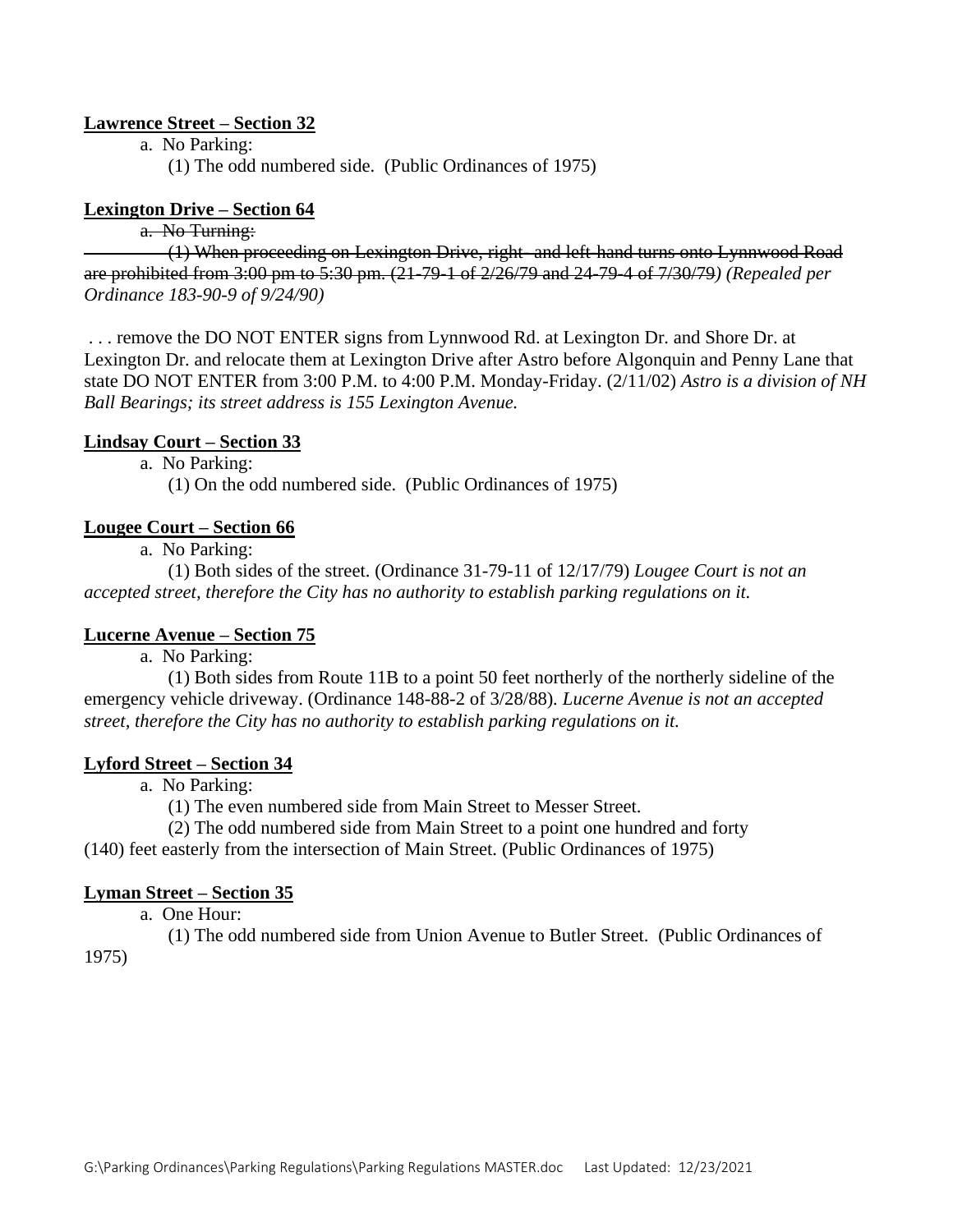## **Main Street – Section 36**

a. One-way:

(1) Motor vehicles shall move in a northerly direction only from Beacon Street East to Church Street.

b. 15 Minute parking shall be permitted:

(1) Immediately in front of 821 Main Street,

(2) In all marked parallel spaces between the intersection of Beacon Street East, and Mill Street, except as follows:

(a) There shall be four loading zones on the Westerly side between Mill Street and Beacon Street East. Each such loading zone shall be one parallel parking space in length and shall be separated from the nearest such loading zone by two parallel parking spaces.

c. Two Hour parking shall be permitted:

(1) In all marked spaces lying southerly of Beacon Street East,

(2) In all marked angle spaces lying southerly of the stop sign at the intersection of Pleasant Street,

(3) On the odd-numbered, Northeasterly side from the intersection of Church Street to the railroad crossing,

(4) On both sides from the intersection of Pleasant Street to the Intersection of Church Street except as follows:

(a) There shall be a loading zone on the easterly side beginning at Canal Street and running toward Hanover Street, It shall end at a point sufficient to leave three parallel parking spaces between the end of the loading zone and Hanover Street.

(b) There shall be a loading zone on the easterly side beginning at the alleyway that lies Southerly of 653 Main street. It shall end at a point sufficient to leave two parallel parking spaces between the loading zone and the alleyway that lies southerly of the Laconia Tavern Building*. The Laconia Tavern Building is located at the corner of Church Street and Main Street.*

d. There shall be No Parking:

(1) On both sides from the railroad crossing to Oak Street,

(2) On the even-numbered, Southwesterly side from the intersection

of the curbs at Veterans Square northerly to the railroad crossing,

(3) On the even-numbered, Southwesterly side from the northerly line of the crosswalk immediately in from 300 Main Street, to Beacon Street East except for the designated parallel spaces designated and located as of 1 November 1992,

(4) On the odd-numbered Northeasterly side from the northerly line of the crosswalk immediately in from 300 Main Street, to Beacon Street East except for the designated parallel spaces lying immediately southerly of the entrance to 395 Main Street,

(5) On the odd-numbered, Northeasterly side from Joliet Street in front of buildings number 297, 299 and 301,

(6) On both sides from the intersection of Routes 106 and 107 to the driveway entrance to building numbered 147,

(7) On the even-numbered, Southwesterly side from the vacant lot adjacent to the building numbered 676 to the intersection of Church Street, a distance of about 50 feet.

e. Vehicles proceeding north on Main Street shall be prohibited from turning left onto Oak Street.

f. Vehicles proceeding south on Main Street and entering the left-turn lane at the intersection of Oak street must turn left onto Oak Street. *(continued on the next page)*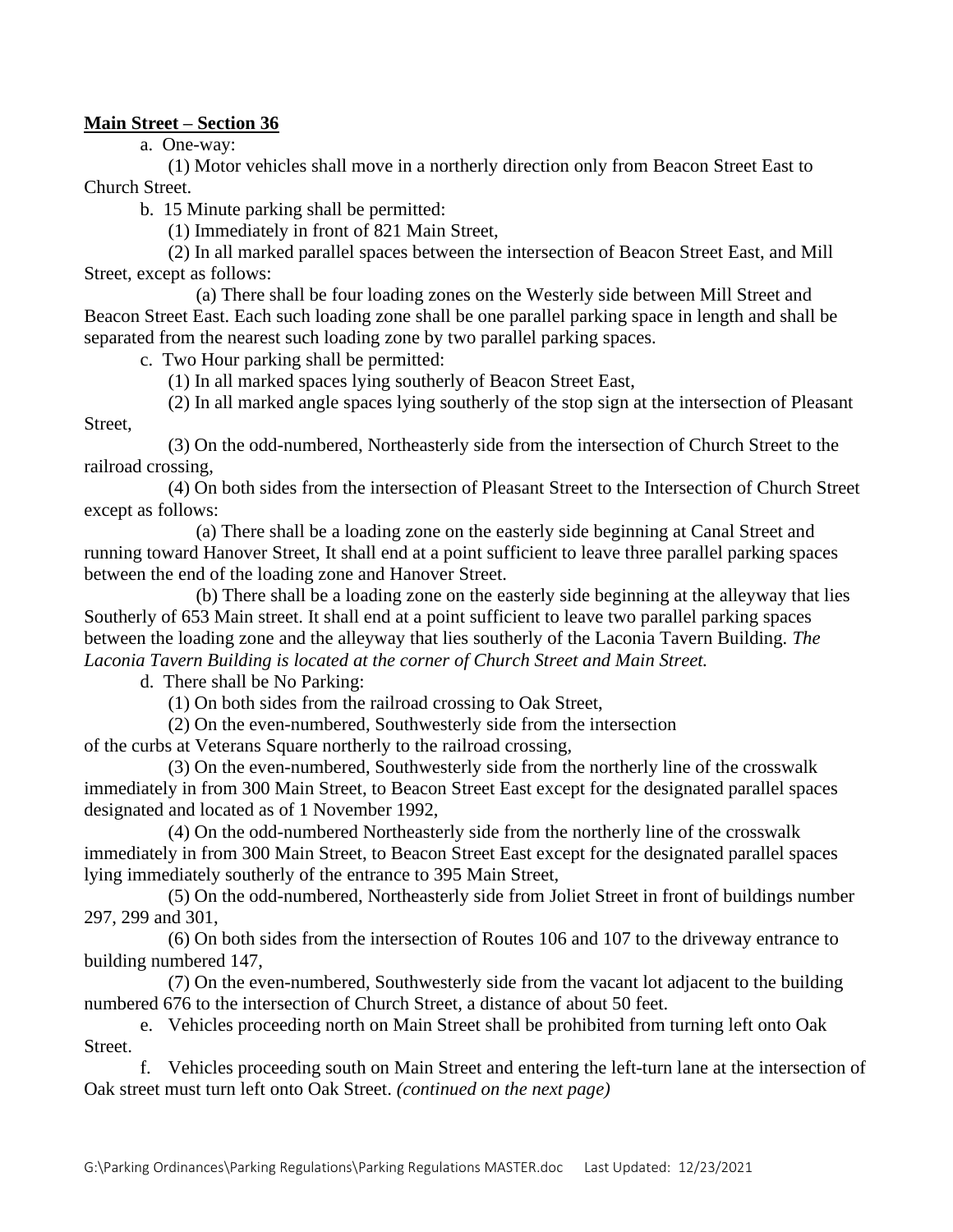g. There shall be a stop sign located on Main Street at its southern intersection with Pleasant Street) (Ordinance 256-94-14 of 6/13/94) *This ordinance replaced the previous version of section 36 in its entirety*.

…remove the parking on the Easterly side of North Main Street in front of the American Legion *(849 Main St.)* between their two driveways (6/10/02)

. . . move the loading zone in front of the antique center *(assumed to be at 601 Main St.)* and to reposition the parking space to make it the proper length that is required. (10/9/12)

... keep the three parking spots as is and to make the loading zone smaller (10/22/12)

## **McGrath Street – Section 37**

a. No Parking:

(1) On the even numbered side from the intersection of Clairmont Street to the driveway entrance to the school parking lot.

(2) On the odd numbered side for a distance of one hundred (100) feet southerly from the intersection of Opechee Street.

b. Two Hour:

(1) On the odd numbered side from the intersection of Clairmont Street to within one hundred (100) feet of the intersection of Opechee Street. (Public Ordinances of 1975)

#### **Mechanic Street**

No Parking, standing, or stopping on both sides of the road from the intersection of Union Avenue to the end of house at #29 Mechanic Street. (1/23/17)

## **Merrimack**

No parking at all times zone be established on Merrimac Street from 84 Merrimac to Lovell Street on the easterly side of the street. (9/14/98*)* 

## **Messer Street – Section 38**

a. Two Hour:

(1) The odd numbered side from Church Street to the railroad crossing.

b. No Parking:

(1) The even numbered side from Church Street to the railroad crossing.

(2) Both sides from Irving Street to the intersection of Union Avenue (being

on the even numbered side to the lot on which is situated the house numbered 324 Messer Street). (Public Ordinances of 1975)

. . .the parking spaces at the driveway of 23 Messer Street and the Driveway at 64 Church Street be designated as two hour parking . . . . (3/26/01)

" . . .add two parallel parking spaces in front of 242 Messer St . . ."*.* (6/14/2010) *Note that no time limit was specified*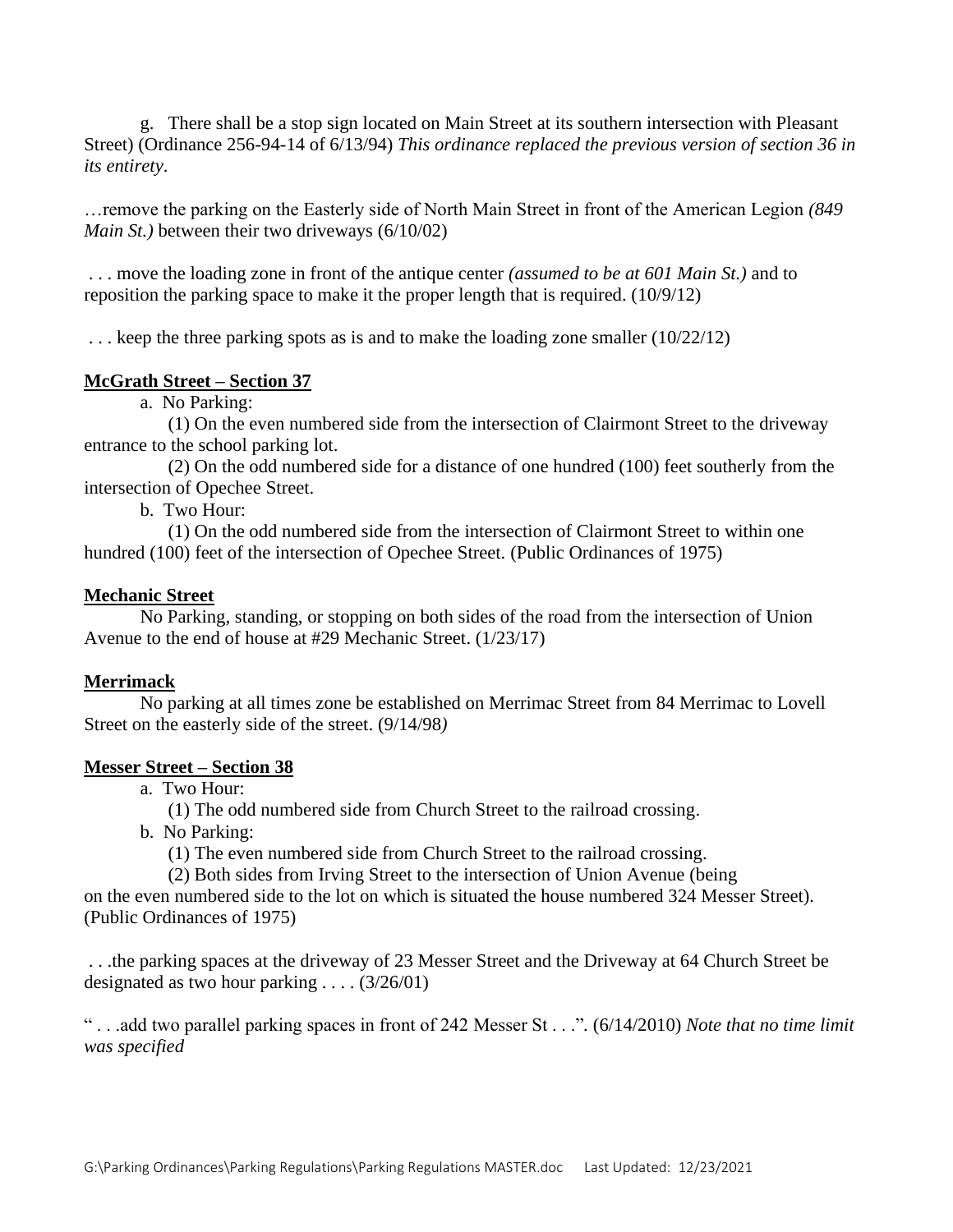#### **Moulton Street – Section 63**

#### a. No Parking:

(1) Both sides from the driveway entrance to the structure numbered 22 to Bridge Street. (Ordinance 20-78-8 of 12/26/78*) The 2010 911 Map shows house numbers 20 and 22 as one building. The roadway entrance from Union Ave. was at the north end of the street at the time this ordinance was written.*

. . . the " No Parking " zone be extended on both sides of Moulton Avenue to the entrance of the Opechee Inn and Conference Center between points A and B as shown on the map included with the agenda packet *(shown below),* . . . . (9/12/16)

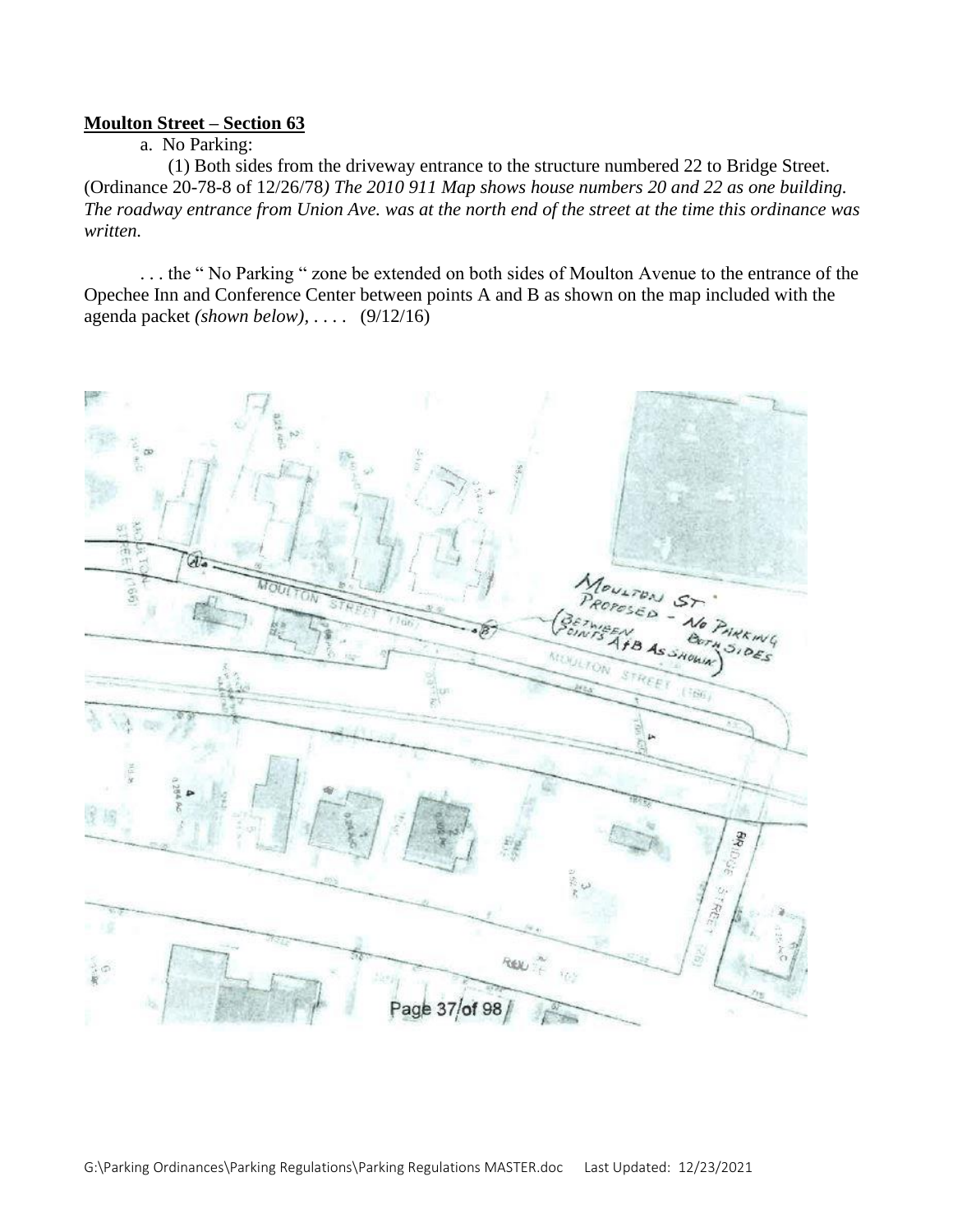# **New Salem Street -- Section 39**

a. 15 Minute:

(1) Three parking spaces in front of the structure numbered 77-79 New Salem Street. b. No Parking:

(1) The odd numbered side from Pleasant Street to the driveway entrance to the structure numbered 77-79 New Salem Street.

(2) On the railroad side, for a distance of fifty (50) feet, beginning at a point two hundred (200) feet southwesterly from Pleasant Street running a distance of fifty (50) feet in a southwesterly direction except for side unloading of freight cars. (Public Ordinances of 1975)

" . . . establish a two hour parking limit boarding on Pleasant Street including the first handicapped parking space behind the railroad station on New Salem Street." (3/8/99)

"City Manager Myers reviewed the recommendation with the Council. The proposal involves the area behind the Train Station in Veterans Square that a sunset provision with the ending of the Winter Parking ban. The Committee voted unanimously to recommend the parking behind the Train Station be divided between All-Day Parking and 2-hour parking. There was also agreement that continued meetings will be held to work on long term parking plans.

Councilor Lipman moved that the municipal parking spaces located on the south side of New Salem Street, between North Main Street and Pleasant Street be equally divided between all-day parking and 2 hour-limit parking, with all-day parking to the east of the center line and 2-hour-limit parking to the west of the center line. Appropriate spaces for those with a walking disability will also be marked on either side of the center line. "(6/9/14)

# **Oak Street – Section 40**

a. No Parking:

(1) Both sides from Bungalow Court to McGrath Street.

(2) Both sides from Belknap Street to Messer Street. (Public Ordinances of 1975)

# **Olive Place – Section 59**

a. One-way

(1) Motor Vehicles shall move in the following direction only: Enter between 30 and 32 Spring Street and exit between 36 and 40 Spring Street.

- b. No Parking:
	- (1) Both sides of the street. (Ordinance 7-77-2 of 5/31/77)

# **Opechee Street – Section 41**

a. No Parking:

(1) On the even numbered side from McGrath Street to Belknap Street.

- b. Two Hour:
	- (1) On the odd numbered side from McGrath Street to Belknap Street (Public Ordinances of 1975)
- c. Motor vehicles shall not move in an easterly direction from Belknap Street to Messer Street. (Ordinance 221-92-13 of 8/17/92)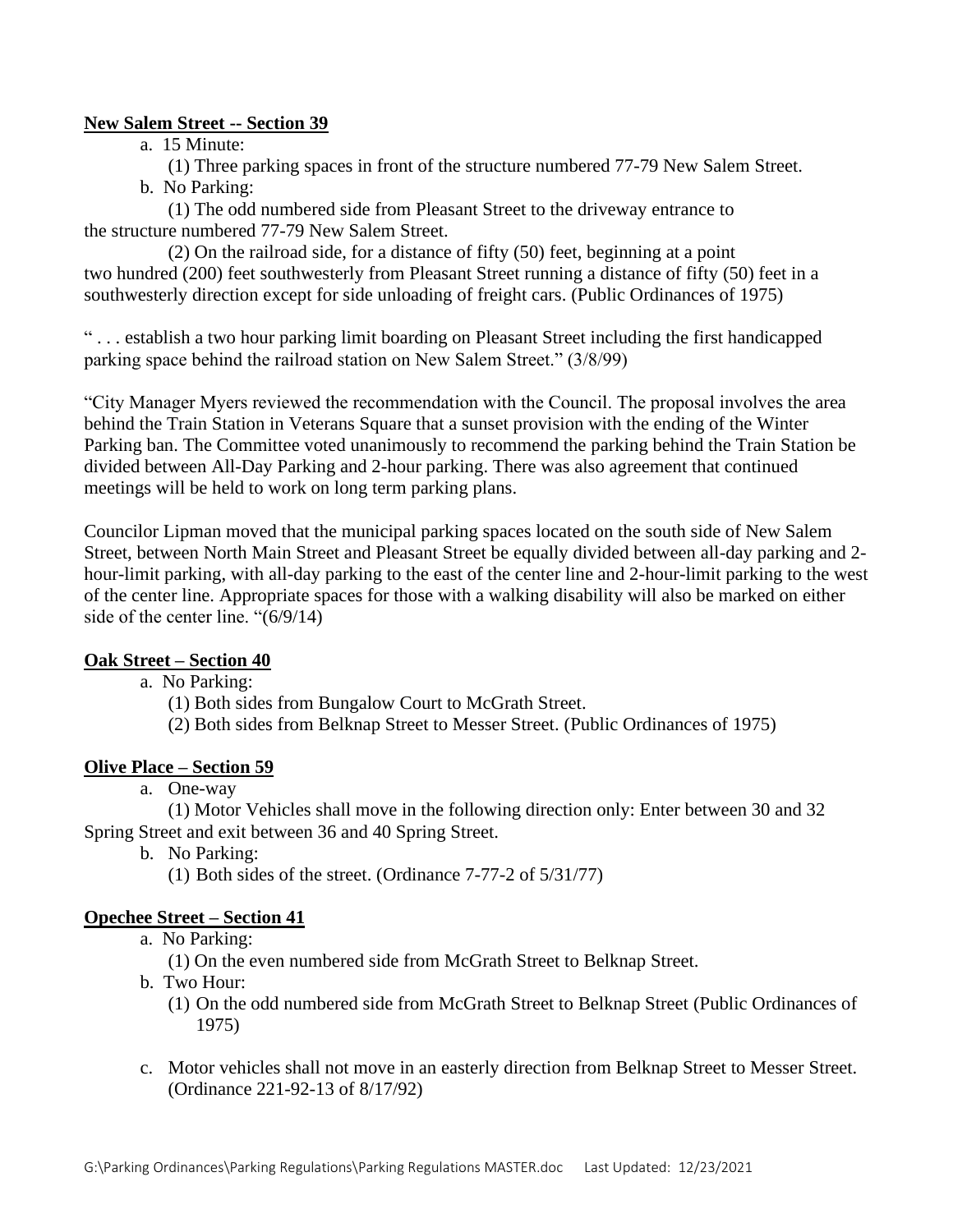## **Parking Lots – Section 42**

a. Parking time limits at all city parking lots shall be determined at the discretion of the city council.

b. There shall be NO OVERNIGHT PARKING in any city parking lots.

c. No bicycles shall park in the parking garage located on Beacon Street East.

d. Parking shall be permitted ALL DAY in all city parking lots except as limited in subparagraphs e and f below. (Ordinance 224-92-16 of 10/13/92)

e. Parking shall be limited to TWO HOURS

(1) In all of the lot adjacent to and northerly of Beacon St. West, including the row running along Beacon Street West and lying between the two most southerly access points. (Ordinance 268-95-7 of 6/26/95)

(2) Along the entire length of the row running along the street in the lot adjacent to and northerly of Beacon Street East, except for five spaces described in subparagraph f below,

(3) In all of the lot between Pleasant Street and North Main Street, and

(4) In the row abutting One Mill Plaza and lying between the Belknap Mill Building and City Hall in the lot adjacent to and northerly of Beacon Street East.

f. Parking shall be limited to FIFTEEN MINUTES

(1) In five spaces located in the row running along the street in the lot adjacent to and northerly of Beacon Street East. These five spaces lie immediately southerly of the lot entrance/exit located directly across from Hanover Street,

(2) In the four spaces facing the southerly entrance to City Hall.

g. Motor vehicles shall not exit from the northerly entrance of the lot adjacent to and northerly of Beacon Street West. (Ordinance 224-92-16 of 10/13/92)

Lease of 2 parking spaces in the Main Street municipal parking lot. (12/23/13) *The lease agreement for 2 parking spaces provided a place for a downtown business (now defunct) to store a dumpster.*

*50-year lease of 10 parking spaces in the City Hall Lot and 8 parking spaces in the Main Street Lot. (11/29/21)*

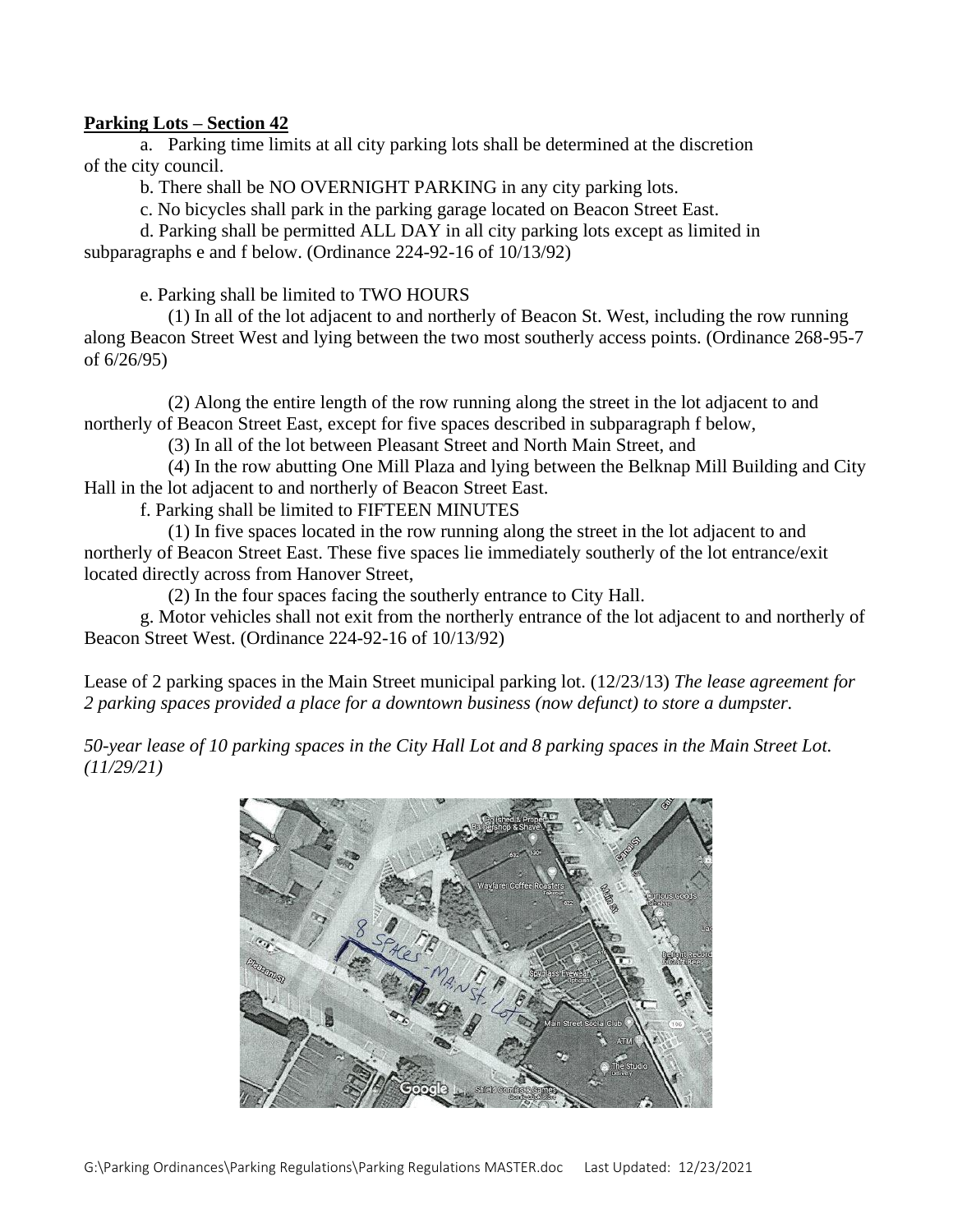

# **Pearl Street – Section 78**

*Ordinance 160-88-14 of 8/29/88 made Pearl Street one-way. It was repealed by Ordinance 162- 88-16 of 11/28/88.*

No Through trucks and /or trailers shall be permitted on Pearl Street. (Public Ordinances of 1975)

#### **Pendleton Road – Section 80**

a. No Parking

(1) There shall be no parking on the westerly side of Pendleton Beach Road between Route 11-B and Ashley Drive. (228-92-20 of 11/17/92) *Pendleton Road, formerly known as "Pendleton Beach Road," starts at Route 11B, intersects with Ashley Drive and ends at the intersection of what is now called "Pendleton Beach Road." Pendleton Beach Road intersects with neither Route 11B nor Ashley Drive.* 

# **Pine Street – Section 43**

a. Two Hour:

(1) The odd numbered side from Main Street to Baldwin Street.

b. No Parking:

(1) The even numbered side from Main Street to Baldwin Street.

(2) Both sides from the westerly lot line of house numbered 169 thence easterly a distance of two hundred (200) feet. (Public Ordinances of 1975)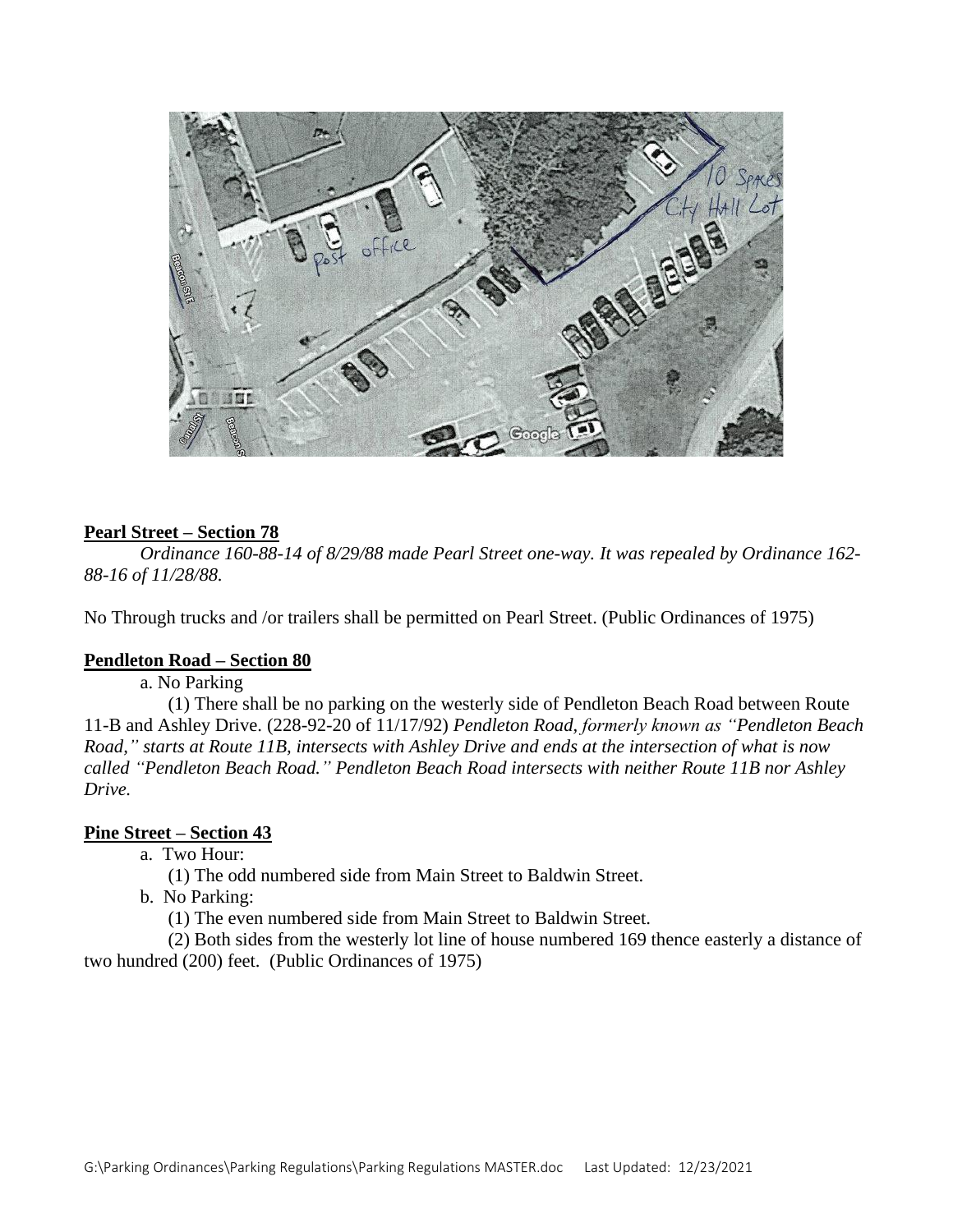## **Pleasant Street – Section 44**

a. One-way:

(1) Motor vehicles shall move in a southerly direction only from Depot Street (*Veterans Square*) to Main Street.

(2) No motor vehicles shall enter Pleasant Street from the intersection of Pleasant Street and North Main Street.

b. TWO HOUR parking shall be permitted:

(1) The even numbered side from the railroad crossing to the intersection of Fenton Avenue with the exception of the area designated "No Parking,"

(2) On both sides from the intersection of Beacon Street West southerly to the intersection of Main Street, with the exception of areas designated "No Parking."

c. There shall be NO PARKING:

(1) On the odd-numbered side from the railroad crossing to a point opposite the northwesterly corner of the lot on which is situated house numbered 185 Pleasant Street.

(2) The even-numbered side for a distance of 150 feet northerly from the northerly property line of the Boston and Maine Railroad.

d. There shall be a loading zone on the Northeasterly side beginning at the northerly entrance to the municipal parking lot and running toward the southerly entrance to the municipal parking lot. It shall end at a point sufficient to leave three parallel parking spaces between the end of the loading zone and the Southerly entrance to the municipal parking lot. (Ordinance 256-94-14 of 6/13/94)

*Note that there is an ordinance (of 3/8/99) listed in the city council minutes under Pleasant St. It refers to a handicapped parking spot along New Salem Street. See the entry under New Salem Street for more information.*

No Parking, with the exception of loading and unloading, is allowed between Gale Ave. and Oak Street.  $(1/26/09)$ 

No Parking between 1pm and 4 pm on Monday through Friday:

(1) On the odd numbered side of Pleasant Street from the intersection of Tremont Street to the north boundary of 387 Pleasant Street.

(2) On the even numbered side of Pleasant Street from the southern boundary of 397 Pleasant Street to the intersection of the northern entrance into the Pleasant Street School. (9/24/18) *There is no building #397 on Pleasant Street.*

## **Provencal Road**

No Parking Areas:

- The odd numbered side of the road from the southern property line of 47 Provencal Road to the north end of the City road.
- The even numbered side of the road from the southern property line of 47 Provencal Road to the north end of the City road. (11/13/18)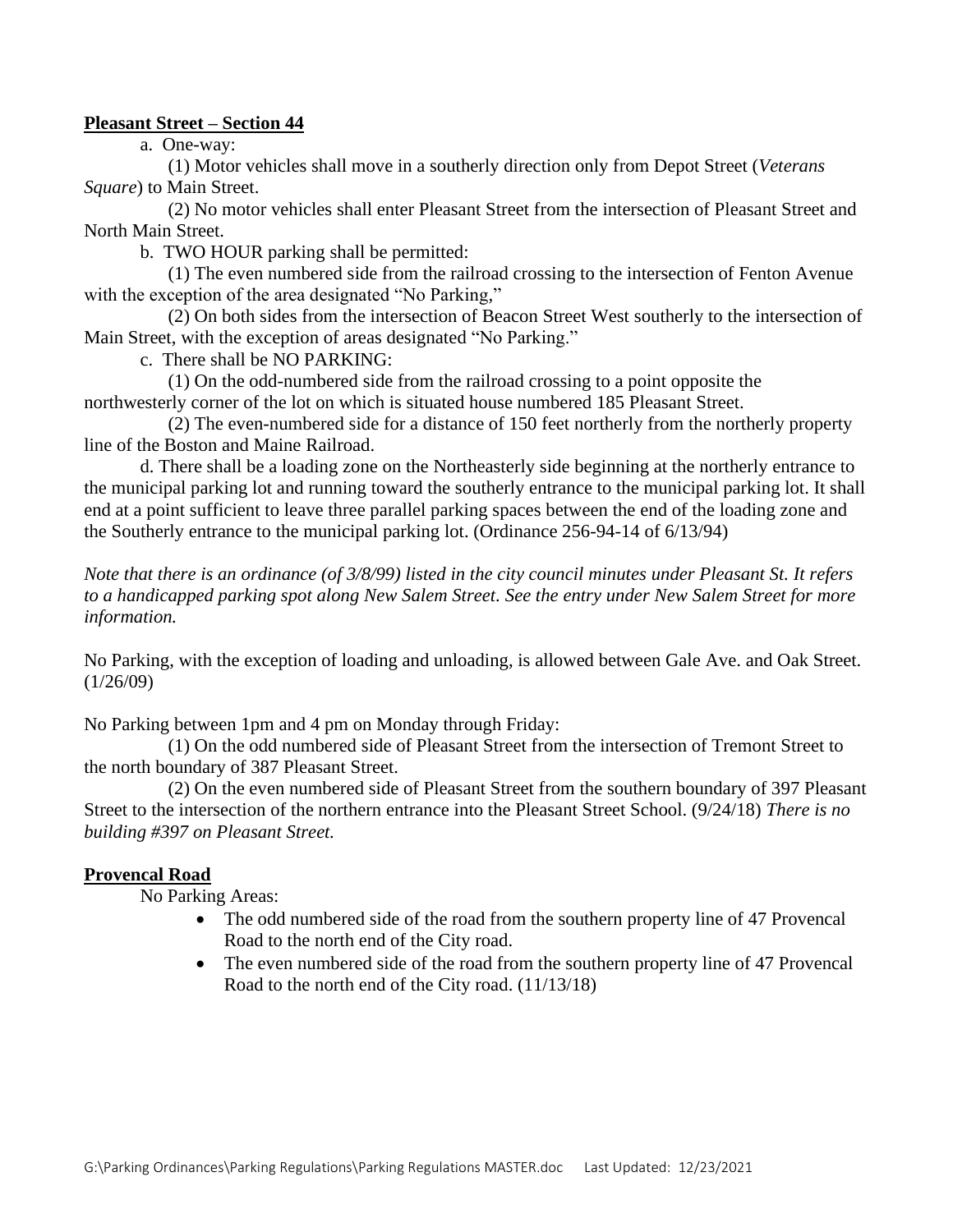# **River Street – Section 45**

a. Two Hour:

(1) The even numbered side from Church Street to Jewett Street.

b. No Parking:

(1) From Arch Street to Jewett Street and the odd numbered side of River Street from Church Street to Jewett Street. (Public Ordinances of 1975)

*During the city council meeting of 11/13/10, the council decided to install parking signs. No changes were made to the parking ordinances*.

## **Rowe Court – Section 46**

a. No Parking:

(1) Both sides of Rowe Court from the intersection of Court Street to Woodward's Garage, so-called. (Public Ordinances of 1975)

# **Strafford Street – Section 47**

a. Two Hour:

(1) The odd numbered side from a point one hundred and twenty (120) feet

from the intersection of Union Avenue to the intersection of the easterly sideline of Hudson Street. b. No Parking:

(1) The even numbered side from Union Avenue to a point opposite the westerly intersection of Bisson Avenue.

(2) The odd numbered side from Union Avenue for a distance of one hundred and twenty (120) feet westerly. (Public Ordinances of 1975)

No Parking on Strafford Street from Hudson Street North on the even side to the south side of the driveway for 72 Strafford street for a total distance of approximately 100 feet . . . . (8/26/13)

## **Summer Street – Section 48**

a. Two Hour:

(1) The odd numbered side from Union Avenue to a point opposite the southeasterly corner of the lot on which is situated the building numbered 20 Summer Street. (Public Ordinances of 1975)

## **Summit Avenue – Section 72**

a. No Parking:

(1) On the westerly side. (Ordinances 96-84-10 of 11/26/84 and 131-86-16 of 10/27/86). *Additionally, the ordinance of 10/09/07 authorizes the placement of "No Parking" signs along the west side of Summit Avenue.*

(2) No parking on the easterly side from the dry hydrant to the center of the bridge (Ordinance 172-89-7 of 10/30/1989)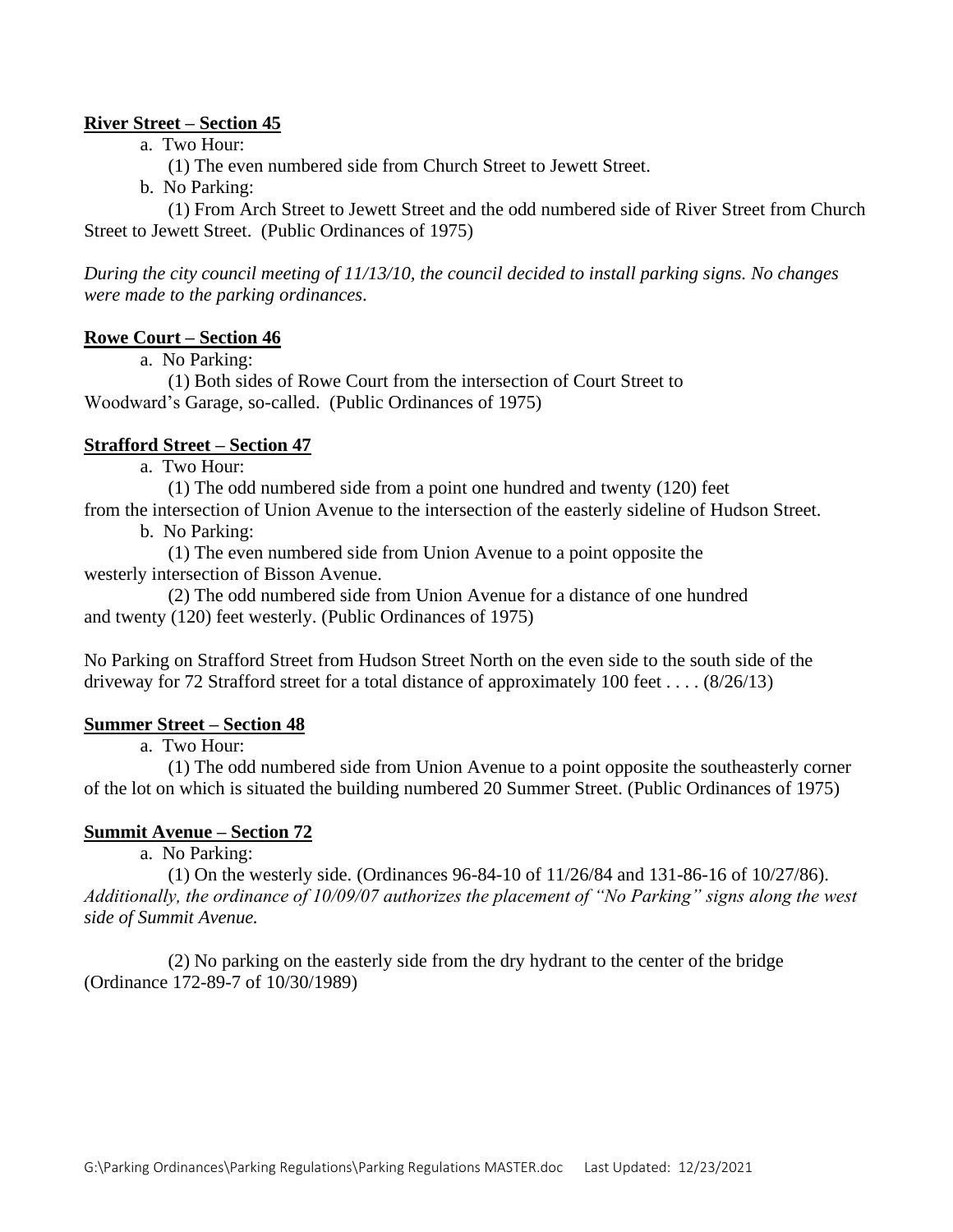## **Tower Street - Section 49**

a. No Parking:

(1) The northerly side during the period from June  $15<sup>th</sup>$  to September  $15<sup>th</sup>$  of each year. (Public Ordinances of 1975)

(2) ". . . designate the southerly side, from the intersection of Lakeside Avenue to a point 175 feet west of the intersection of Lakeside Ave and Tower Street a no parking area." (6/14/21)

#### **Tyler Street - Section 50**

a. No Parking:

(1) The odd numbered side, from Pine Street running in a northerly direction a distance of one hundred (100) feet. (Public Ordinances of 1975)

## **Union Avenue – Section 51**

a. 15 Minute:

(1) The two parking spaces immediately adjacent to the Busy Corner Store, so-called, on Union Avenue and the two spaces immediately in front of the Simoneau Funeral Home on Union Avenue*.* 

(2) The even numbered side from the intersection of Davis Place to the intersection of Strafford Street, except that parking shall be allowed on Saturdays from 4:00 p.m. to 9:00 p.m., and on Sundays from 7:00 a.m. to 9:00 p.m..

(3) The odd numbered side from the northerly boundary line of the High School property to the intersection of Lyman Street. (Public Ordinances of 1975)

(4) The two (2) parking spaces immediately in front of the Indian Head National Bank *(now Fratellos)* in Lakeport. *(repealed by Ordinance 39-80-8 of 5/26/80).*

The odd numbered side from a point one hundred and ten (110) feet southerly from the intersection of Clinton Street to a point sixty-five (65) feet from the southerly intersection of Clinton Street as designated by a sign (9/14/20)

b. 30 Minute:

(1) The odd numbered side, the seven (7) parking spaces beginning with the corner of Winter Street and proceeding northerly on Union Avenue to the entrance of the Sacred Heart Parish parking lot to be in effect daily except Sundays, from the hours of 8:00 a.m. to 10:00 p.m. (Public Ordinances of 1975).

(2) Three parking spaces immediately in front of 687 Union Avenue. (Ordinance 2-76-2 of 2/23/76)

*(continued on the next page)*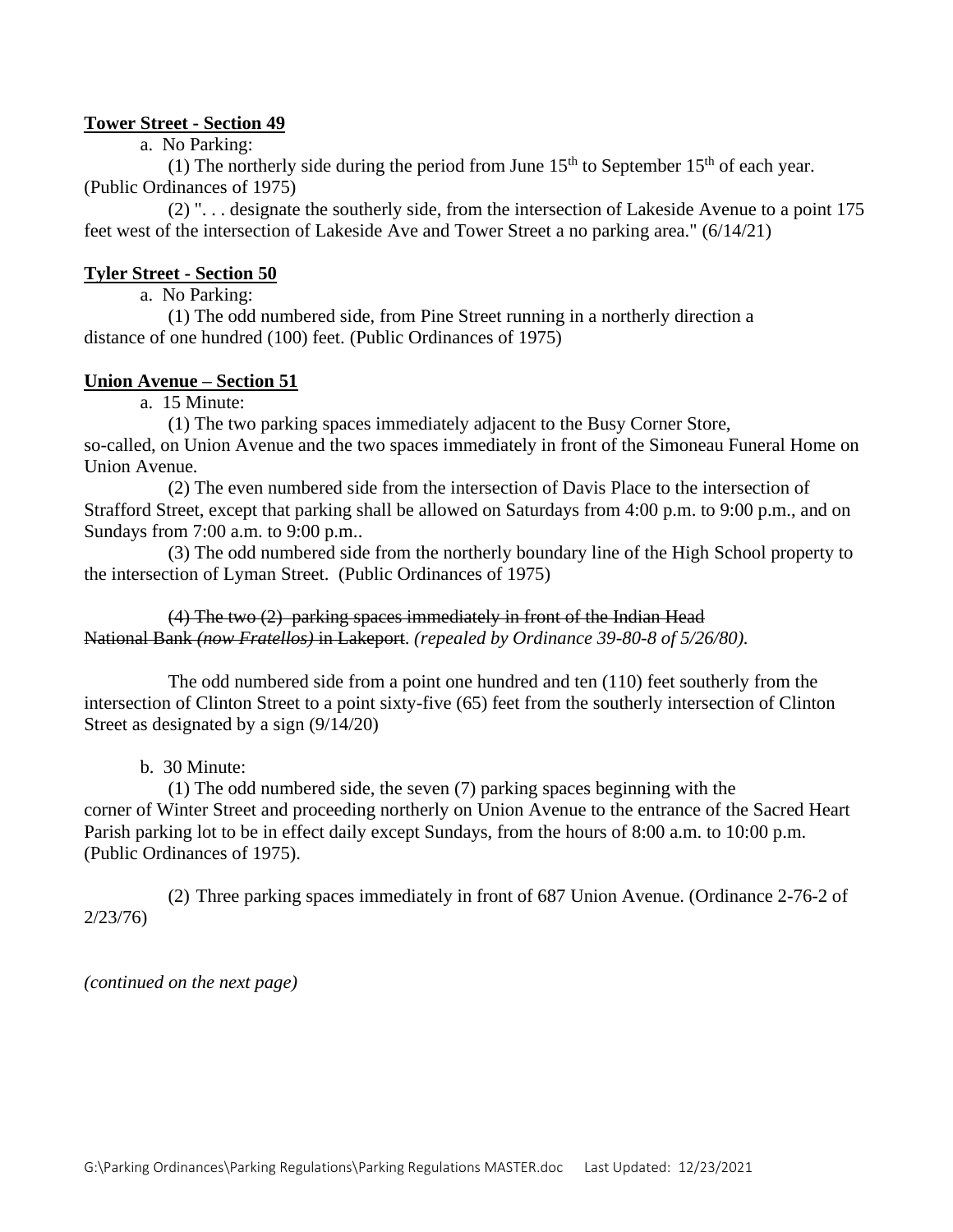c. One Hour:

(1) The odd numbered side from the northerly corner of lot on which is situated building numbered 89 (J.H. Valliere Co.) to the northwesterly corner of lot on which is situated building numbered 117 (Vernitron), except where designated "No Parking." *.*

(2) The odd numbered side from a point forty (40) feet from the intersection of Summer Street to Winter Street.

d. Two Hour:

(1) The odd numbered side from Spring Street to Summer Street.

(2) The even numbered side, the two (2) parking spaces in front of the

structure numbered 230 – 234, southerly of the Simoneau Funeral Home on Union Avenue. *The funeral home is gone.*

(3) The odd numbered side from the northwesterly intersection of the driveway leading to the entrance of the Sacred Heart Parish parking lot to the intersection of Gilford Avenue.

(4) The even numbered side from the intersection of Strafford Street to the southeasterly corner of the lot on which is located building numbered 372 – 374.

(5) The odd numbered side from the southerly boundary line of the High School property to the northerly boundary line of the said High School property.

(6) The odd numbered side from the intersection of Lyman Street to the intersection of Walker Street.

(7) The even numbered side from the southeast corner of the lot on which is situated the building numbered 756 Union Avenue to Elm Street, with the exception of the designated bus stop. (Public Ordinances of 1975)

(8) The odd-numbered side from a point three hundred (300) feet southerly from the intersection of Clinton Street to a point fifty (50) feet from the southerly intersection of Clinton Street as designated by a sign. (Ordinance 39-80-8 of 5/26/80)*.* The odd numbered side from a point three hundred (310) feet southerly from the intersection of Clinton Street to a point one hundred ten (110) feet from the southerly intersection of Clinton Street as designated by a sign. (9/14/2020)

e. No Parking:

(1) The odd numbered side from Main Street to the northerly corner of the lot on which is situated building numbered 89 (J.H. Valliere Co.).

(2) The even numbered side from the intersection of Main Street to the driveway for structure numbered 228.

(3) The odd numbered side from the northwest corner of the lot on which is situated the building numbered 117 to the intersection of Spring Street.

(4) The odd numbered side from Summer Street northerly for a distance of forty (40) feet to a point designated by a sign.

(5) The even numbered side from the southeasterly corner of the lot on which is located the building numbered 372, northerly for a distance of one hundred and fifty (150) feet.

(6) The odd numbered side from the intersection of Gilford Avenue to the southerly boundary line of the High School property.

(7) The odd numbered side from the northwesterly corner of the lot on which is located the building numbered 521 to the southwesterly corner of the lot on which is located building numbered 547.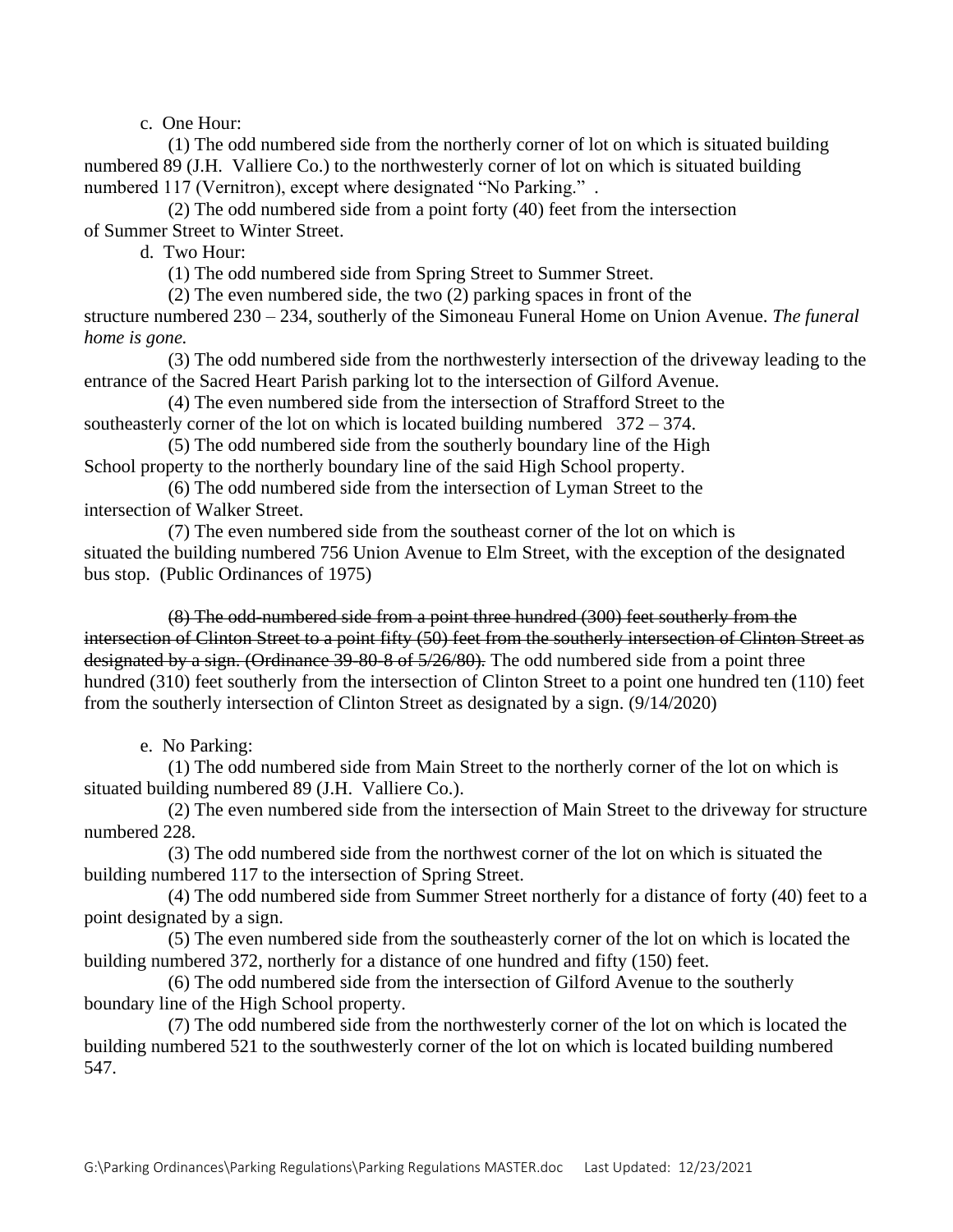(8) The even numbered side from the northerly side of Elm Street northerly for a distance of six hundred (600) feet. (Public Ordinances of 1975)

(9) The odd-numbered side from a point fifty (50) feet southerly from the intersection of Clinton Street to the driveway entrance to the structure numbered 855. (Ordinance 39-80-8 of 5/26/80)*.*

(10) The odd numbered side for a distance of six hundred and thirty-five (635) feet southerly from the southerly side of Stark Street. (Public Ordinances of 1975)

(11) on both sides from Black Brook Bridge northerly to the Gilford town line (Ordinance 147-88-1 of 1/19/88)

(12) The odd numbered side from the southerly sideline of Gilford Avenue southerly for a distance of 130 feet.

(13) The even numbered side starting at a point 70 feet from the northerly side of Strafford Street northerly a distance of 4 feet (intended for handicapped access). (Ordinance 188-90-14 of 11/26/90)

". . . eliminate three 15 minute parallel parking spaces on the odd numbered side of Union Ave., immediately south of Laurel St., . . .(9/25/06)

" . . .a no parking at all times zone be established on both the even and odd side of Union Avenue between Elm Street and Clinton Street, and the Gilford Town Line." (8/24/98)

## **Veterans Square - Section 52**

a. One-way:

(1) Motor vehicles shall move in a westerly direction only on the northerly side of the traffic island situated at the junction of Veterans Square and Pleasant Street.

(2) Motor vehicles shall move in an easterly direction only on the southerly side of the traffic island situated at the junction of Veterans Square and Pleasant Street. (Public Ordinances of 1975)

(3) Motor vehicles shall move in an easterly direction only over the way between the park and the railroad tracks. (Ordinance 26-79-6 effective 9/24/79) *This ordinance is unclear given the current location of the park.*

## b. Two Hour:

(1) All portions of Veterans Square from Pleasant Street to Main Street except the two onehour and the no-parking spaces adjacent to the building numbered 676 Main Street, and on the northerly side, the spaces designated 15 minute parking, bus stop and taxi stand.

c. Taxi Stand: (1) The first three (3) parking spaces westerly from the bus stop located at the northwesterly intersection of Main Street and Veterans Square. *The bus stop and taxi stand no longer exist.*

# d. 15 Minute:

(1) On the northerly side, from the intersection of Main Street, westerly a distance of forty (40) feet*.*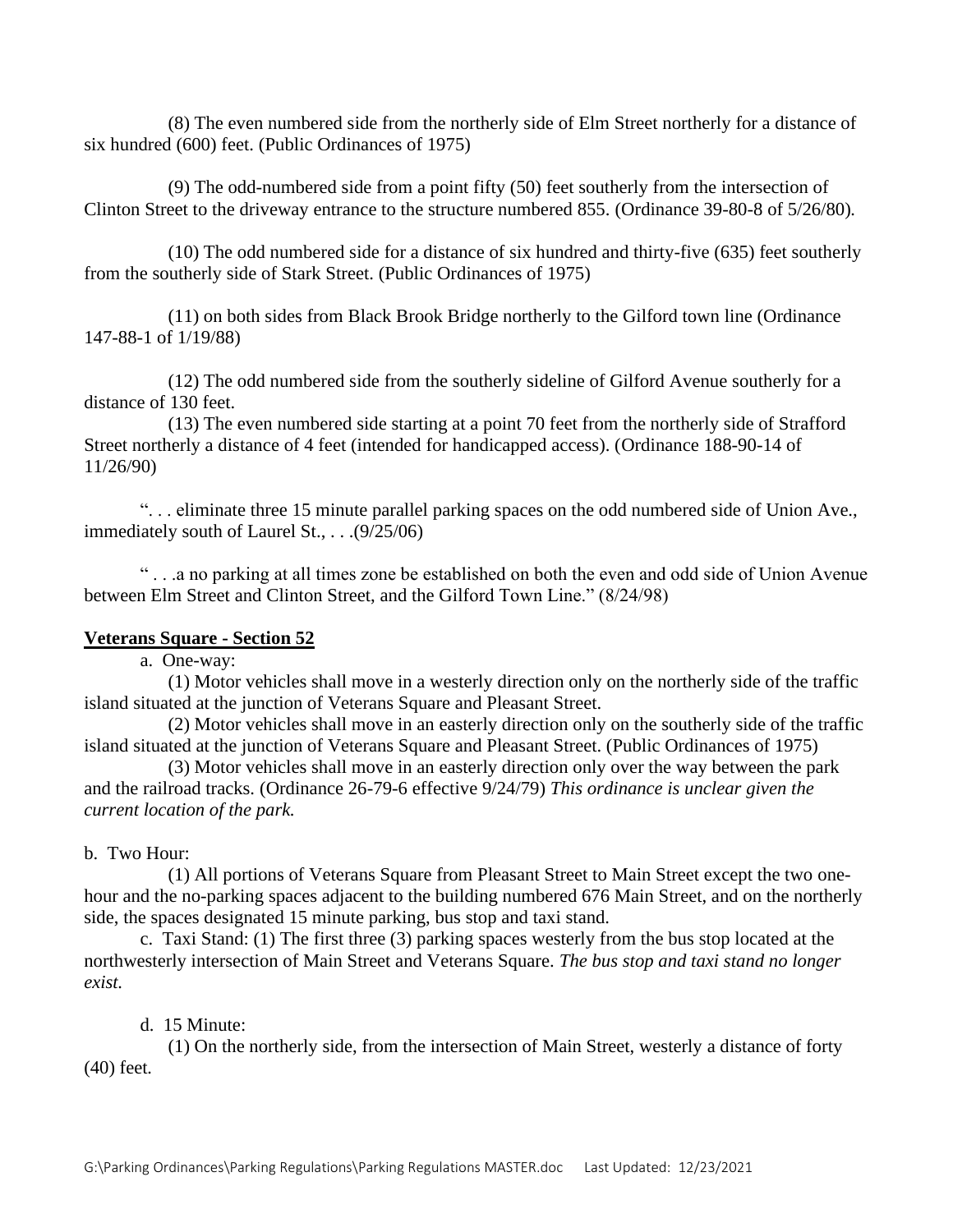# e. No Parking:

(1) Both sides of the way which runs westerly from Main Street north of the monument and south of the railroad platform, extending one hundred and thirty-six (136) feet from the west side of the Main Street sidewalk westerly and southerly along the curb on the south side of said way and extending one hundred and fifty-four (154) feet from the west side of the Main Street sidewalk westerly along the curb on the northerly side of said way.

f. One Hour:

(1) Two parallel parking spaces adjacent to (and westerly of) building numbered 676 Main Street. (Public Ordinances of 1975)

# **Warner Street – Section 76**

# a. One-way:

(1) Motor vehicles shall move in southerly direction only from Tower Street to Route 3. (Ordinance 158-88-12 of 8/1/88)

# **Warren Street**

A no parking sign be installed on the west side of Warren Street from the junction of Pine Street at a distance of 50 feet." (11/23/98)

The "No Parking here to corner" sign be moved to a distance of 150 feet from the corner. (11/8/99)

No Parking on both sides of Warren Street form the easterly property sideline of house 49 to the westerly sideline of house 86. (2/13/17)

# **Washington Street – Section 53**

a. No Parking:

(1) The even numbered side from the intersection of Fairmont Street northerly to the southeasterly corner of the lot on which is situated the building numbered 56. (Public Ordinances of 1975)

## **Water Street – Section 54**

a. No Parking:

(1) On either side of the remainder of Water Street, from Beacon Street West westerly to the Boston and Maine railroad's main line crossing.

b. One Hour:

(1) Parallel parking only shall be allowed on the odd numbered side of Water Street between a point twenty-five (25) feet easterly of the easterly track of the Boston and Maine spur line to a point one hundred and fifty (150) feet easterly of said track, which point is intended to be the westerly side of the alley adjacent to the Laconia Malleable Iron Co's office building. (Public Ordinances of 1975) *This is in conflict with State of NH drivers' manual which states that parking is not allowed within 50 feet of the nearest rail of a railroad crossing.*

# **Weeks Street – Section 81**

a. No Parking

(1) There shall be no parking on either side. (Ordinance 274-95-13 of 8/28/95)